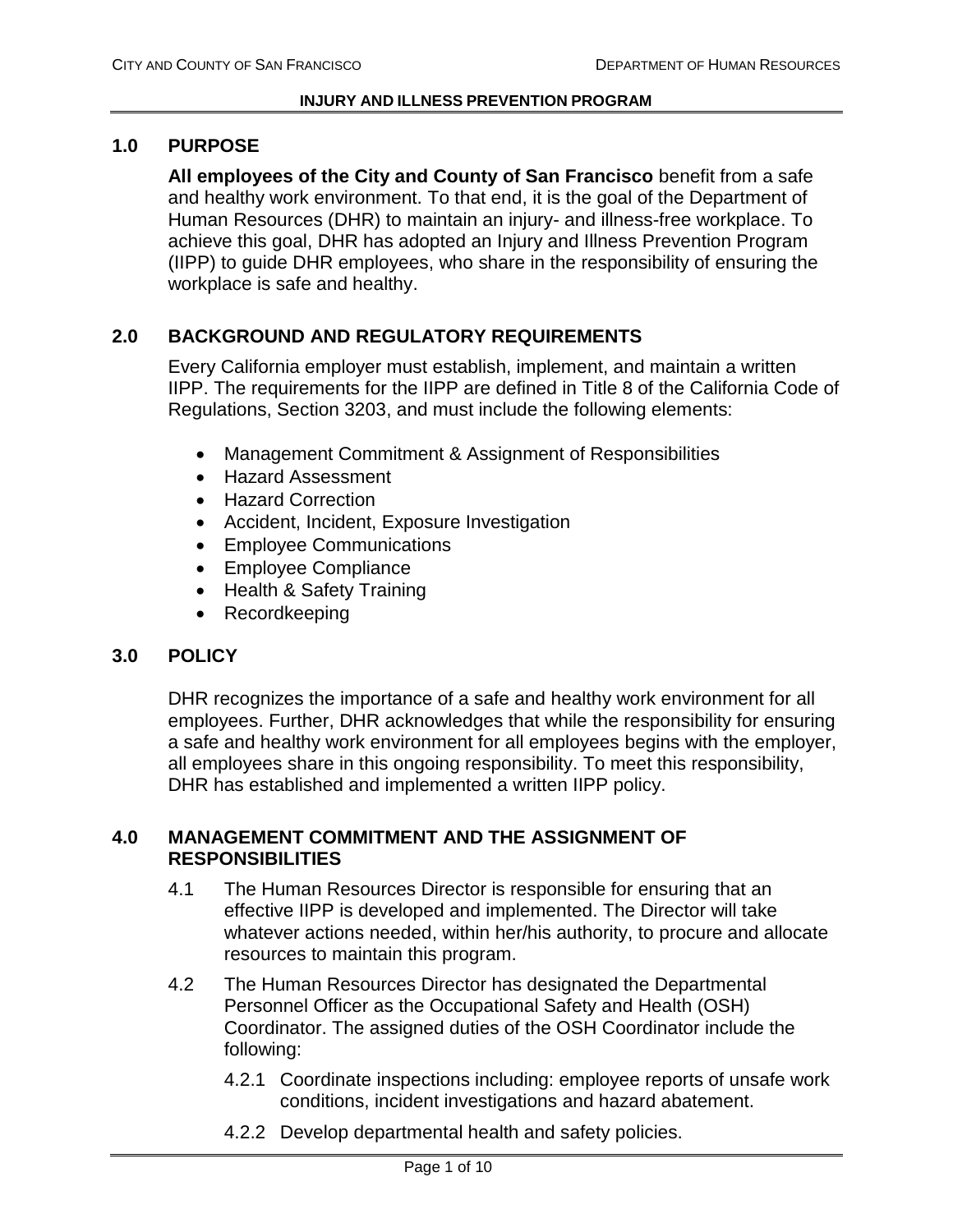- 4.2.3 Maintain all records required by the IIPP pursuant to Title 8, California Code of Regulations Section 3203. This includes posting the IIPP, the OSHA 300 log, and any other required health and safety postings in a conspicuous location.
- 4.2.4 Coordinate safety and health training programs.
- 4.3 The Human Resources Director has created a Safety Coordination Committee. The Committee is advisory in nature, and coordinates activities with DHR's management team to ensure compliance. The assigned duties of the Committee include the following:
	- 4.3.1 Conduct initial and periodic inspections, initiate hazard abatement, and conduct incident investigations as necessary.
	- 4.3.2 Provide guidance to Managers and Supervisors regarding any required personal protective equipment for employee use.
	- 4.3.3 Review all occupational injury and illness forms as required by Section 7.2.
	- 4.3.4 Notify OSH Coordinator of Cal-OSHA inspections.
- 4.4 Each Manager and Supervisor shall have the responsibility of:
	- 4.4.1 Ensuring compliance by his/her staff with all safety and health regulations.
	- 4.4.2 Taking appropriate action to correct hazards when brought to his/her attention.
	- 4.4.3 Conducting incident investigations when necessary.
	- 4.4.4 Completing all documentation as required by departmental policy.
	- 4.4.5 Managers and supervisors should forward all required documentation to the OSH Coordinator.
- 4.5 DHR staff members who have been assigned specific responsibilities are identified in Appendix I.

### **5.0 HAZARD ASSESSMENT**

- 5.1 Assessments will be conducted by the Safety Coordination Committee to identify and evaluate any potential health and safety hazards. An inspection form and check list are provided in Appendices C and D. Assessments will be conducted for the following reasons:
	- 5.1.1 Initial Assessment upon IIPP Implementation (Baseline Hazard Assessment). This assessment will consist of a walkthrough by the Safety Coordination Committee to identify any safety hazards and/or health hazards, and to evaluate existing occupational safety and health programs. Recommendations to correct any deficiencies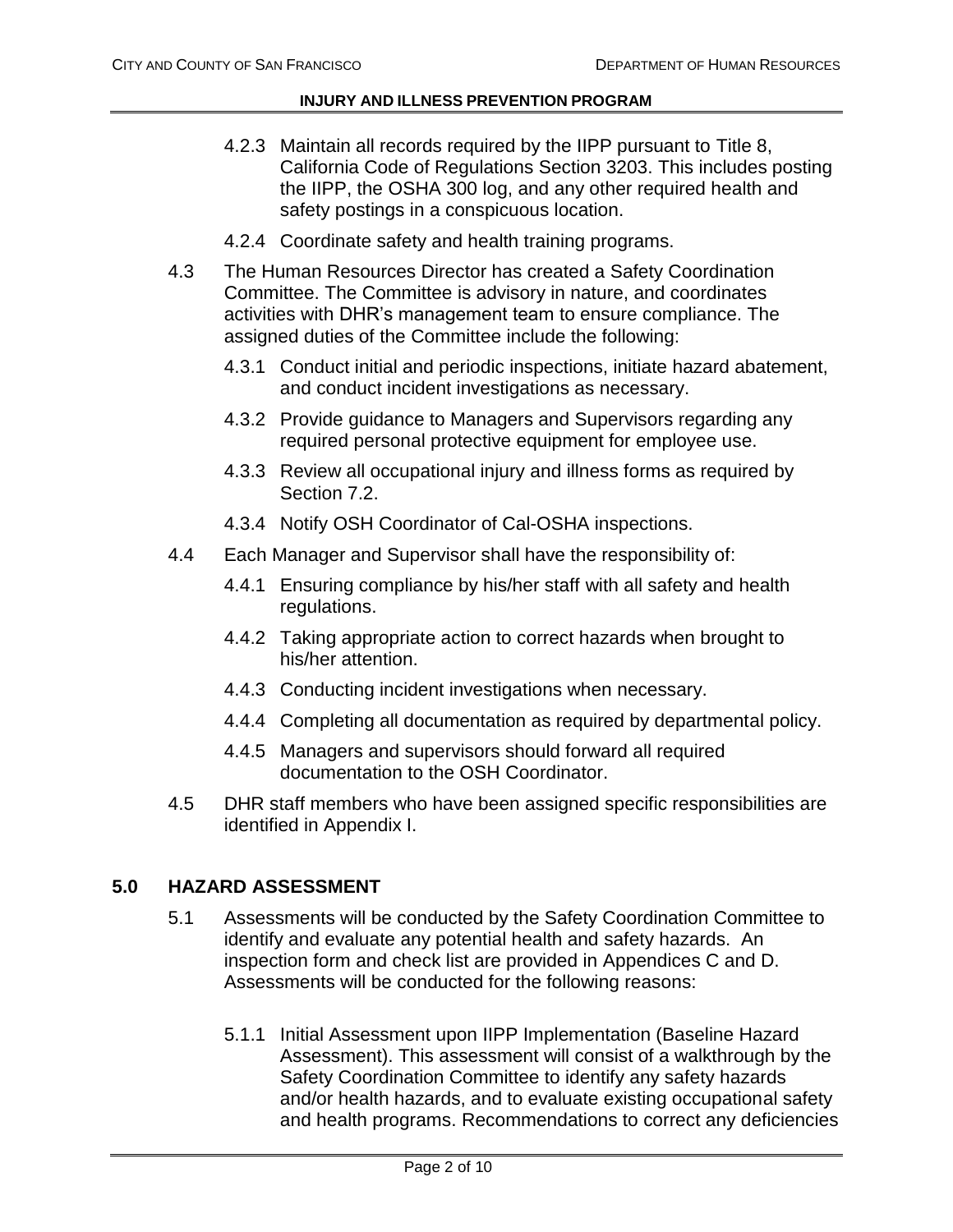found will be prioritized for abatement and presented to the OSH Coordinator.

- 5.1.2 Equipment is introduced to the workplace that presents a new occupational safety and/or health hazard. Recommendations to correct any deficiencies found will be prioritized for abatement and presented to the OSH Coordinator.
- 5.1.3 Assessments when the DHR is made aware of a new or previously unrecognized hazard. Recommendations to correct any deficiencies found will be prioritized for abatement and presented to the OSH Coordinator.
- 5.1.4 Assessments when occupational injuries or illnesses occur. (Refer to section 12.1.2)
- 5.1.5 Assessments whenever workplace conditions warrant an inspection.
- 5.1.6 The OSH Coordinator will retain copies of all surveys and inspections.
- 5.2 Procedures for employees to report unsafe or unhealthy work conditions:
	- 5.2.1 An employee should report all unsafe or unhealthy work conditions to his/her first line supervisor, who will investigate the report (refer to Section 7) and initiate hazard abatement (refer to Section 6), if needed.
	- 5.2.2 An employee may report any unsafe/unhealthy work conditions directly to any member of the Safety Coordination Committee or to the OSH Coordinator. Employees may also report unsafe or unhealthy conditions anonymously in one of two ways:

1. By calling (415) 557-4999 and leaving a message. Callers should provide as much detail as possible about the concern they are addressing. While this line is not answered in person, the messages are retrieved and reviewed daily.

2. By dropping a written description of the safety concern in the safety mailbox located in DHR's official mail area. The description of the issue should be as complete as possible. This mailbox is checked, and the messages are retrieved and reviewed daily. Copies of Appendix D (Employee Safety Communication Form) will be provided to facilitate an employee's report.

- 5.2.3 If the concern is about something that poses an immediate hazard, employees should not leave an anonymous message or note. Instead, employees should report the hazard directly and immediately to a supervisor or manager.
- 5.2.4 Under no circumstances may the employee be disciplined for legitimately reporting a hazard.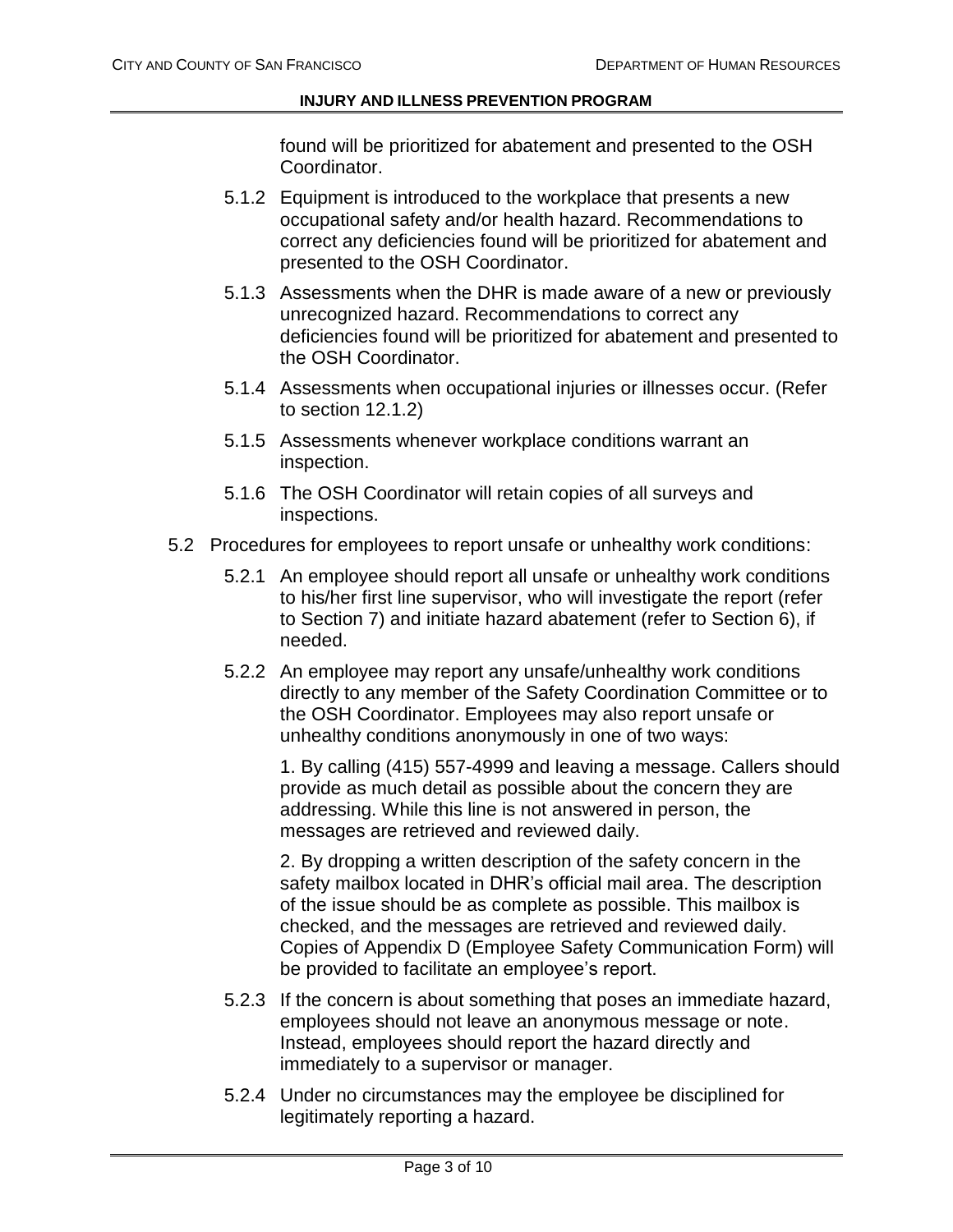## **6.0 HAZARD CORRECTION**

## 6.1 PROCEDURE FOR ABATING HAZARDS

There are two categories of hazards that may be identified during the assessments: work area hazards identified during the walkthrough survey, and program deficiencies identified during the review of the occupational safety and health programs. These hazards will be prioritized for abatement according to the severity of the hazard.

- 6.1.1 The OSH Coordinator shall initiate hazard abatement for hazards identified during the baseline or periodic assessments. The procedure for hazard abatement is:
	- Immediately cease the hazardous process or stop the use of hazardous materials.
	- Determine the best way to change the process or to alleviate the hazard.
- 6.1.2 Interim control measures will be used if permanent control measures cannot be instituted in a timely manner.
- 6.1.3 When an imminent hazard is identified that cannot be immediately abated without endangering employees, the supervisor will remove exposed personnel from the area, except those necessary to correct the hazard. Such employees will be provided the necessary safeguards. The supervisor shall advise the Human Resources Director of the hazardous situation.
- 6.1.4 The OSH Coordinator will track all work area hazards identified in the assessments to ensure that all the items are abated in a timely manner.
- 6.1.5 The OSH Coordinator will document in writing when a hazard is abated. This documentation will include the interim and permanent control measures. The OSH Coordinator will maintain copies of all records pertaining to hazard abatement.
- 6.1.6 The OSH Coordinator will coordinate resolution of program deficiencies identified in the baseline hazard assessment survey report and inspections. This will include developing and implementing health and safety programs.

## 6.2 RISK ASSESSMENT CODES

All hazards will be assigned a risk assessment code based on the hazard severity and mishap probability. The hazards will then be abated according to their assigned priority.

- Code 1: Hazard abatement initiated immediately. Abatement must be completed within 24 hours
- Code 2: Abatement initiated within 3 business days
- Code 3: Abatement initiated within 7 business days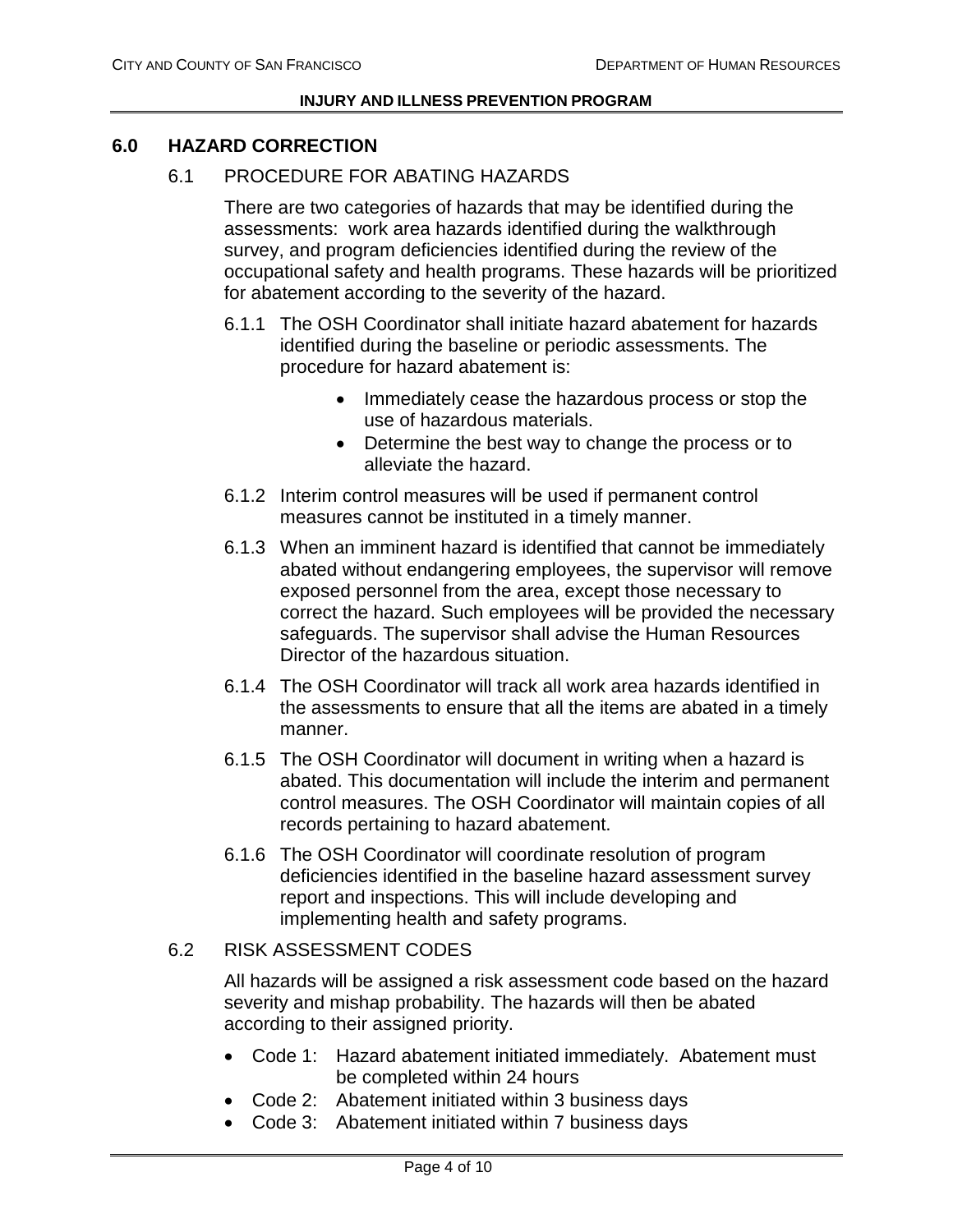- Code 4: Abatement initiated within 14 business days
- Code 5: Abatement initiated within 30 business days

## **7.0 ACCIDENT, INCIDENT, EXPOSURE INVESTIGATION**

A primary tool to identify and recognize hazard areas is through the investigation of employee accidents, incidents, exposures and near misses. Investigations should focus on gaining an understanding of the possible causes of the event and the identification of potential hazards.

- 7.1 Upon notification of an accident, incident, exposure, or near miss, the Manager or Supervisor should conduct an investigation to determine the possible cause(s) of the event and the identification of potential hazards.
- 7.2 An Incident Investigation Report should be completed by the Manager or Supervisor and submitted to the OSH Coordinator. Please note that this form should be completed even if there were no employee injuries or illnesses (near misses). An Incident Investigation Report is provided in Appendix G.

# **8.0 EMPLOYEE COMMUNICATIONS**

Communication between the employer and employee is an essential element of an occupational safety and health program. It provides ongoing opportunities to discuss matters relating to occupational safety and health, including encouraging employees to inform Managers and Supervisors of hazards at the worksite without fear of reprisal. The following methods will be included as part of the IIPP to communicate with employees:

- 8.1 Health & Safety Training (Refer to Section 10)
- 8.2 Safety Meetings: Managers and Supervisors will conduct a minimum of one safety meeting with their employees per calendar quarter. These meetings may be incorporated into regularly scheduled staff meetings. Whenever safety is discussed at a meeting, it should be documented on the training record provided in Appendix F.
- 8.3 Bulletin Board: A bulletin board that contains information regarding employee safety must be maintained at each location for the department. It is the responsibility of the Safety Coordination Committee, working with the OSH Coordinator, to identify and maintain these bulletin boards. The following items must be posted on each safety bulletin board:
	- Cal-OSHA poster "Safety and Health Protection on the Job"
	- Notice of Workers' Compensation Carrier
	- "Access to Medical and Exposure Records" poster
	- All Cal-OSHA citations
	- Log and Summary of Occupational Injuries and Illnesses will be posted by January 31 of each year.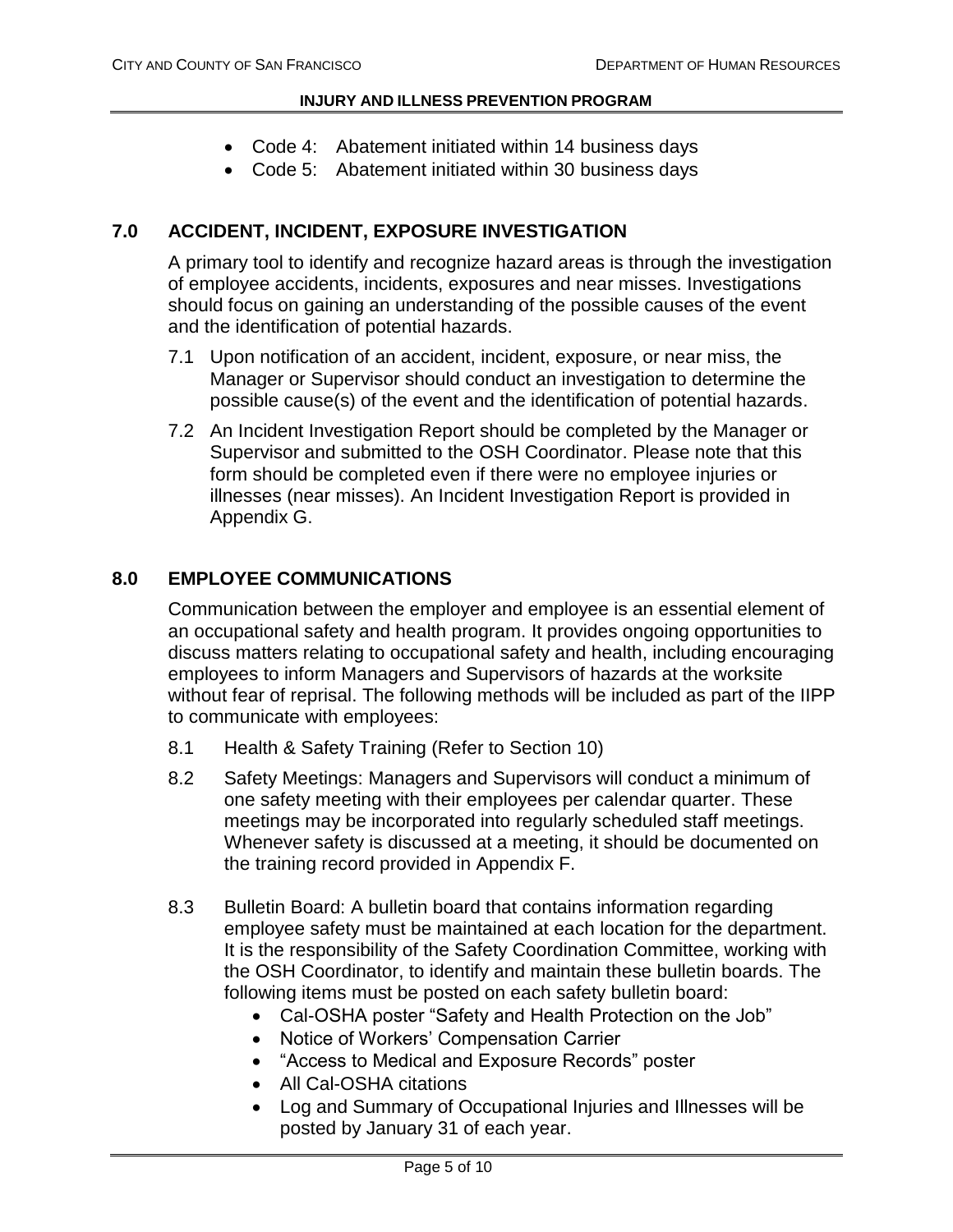## **9.0 EMPLOYEE COMPLIANCE**

DHR will enact all possible measures to ensure employees comply with safe and healthful work practices. A variety of methods will be used to encourage compliance including, but not limited to training programs, and recognition and incentives for employees who follow safe and healthful work practices.

- 9.1 All employees will be provided with the departmental Code of Safe Work Practices as set forth in this document (refer to Appendix A). Employees will be required to comply with the department Code. Failure to comply may lead to disciplinary action.
- 9.2 Employee Training Programs: All employees will be expected to attend safety and health training programs as identified in Section 10.0.
- 9.3 Employee Recognition and Incentives: Safety awards, recognizing employees who have exhibited exemplary commitment to safety, will be presented annually.
- 9.4 Employees will be encouraged to report any potential safety or health hazards to his/her immediate supervisor, a member of the Safety Coordination Committee, or the OSH Coordinator, as described in Section 5.2 of this plan.

## **10.0 HEALTH AND SAFETY TRAINING**

- 10.1 Occupational Safety and Health (OSH) training will be provided to all employees upon implementation of the IIPP. Subsequent training for employees will be presented when:
	- The employee is first hired.
	- The employee is reassigned to job assignments with new OSH hazards.
	- New substances, processes, procedures, or equipment that present a new hazard are brought into the work area.
	- New or previously undiscovered hazards are brought to the employer's attention.
	- An employee has not already participated in training in general safe work practices and been given specific instructions with respect to hazards unique to that employee's job assignment**.**
- 10.2 Special training will be given to Managers and Supervisors to assist them in reinforcing the training of their employees and in responding to incidents or reports of hazardous situations/materials.
- 10.3 The OSH Coordinator, the Safety Coordination Committee, or the employee's supervisor will provide training. Training areas will include: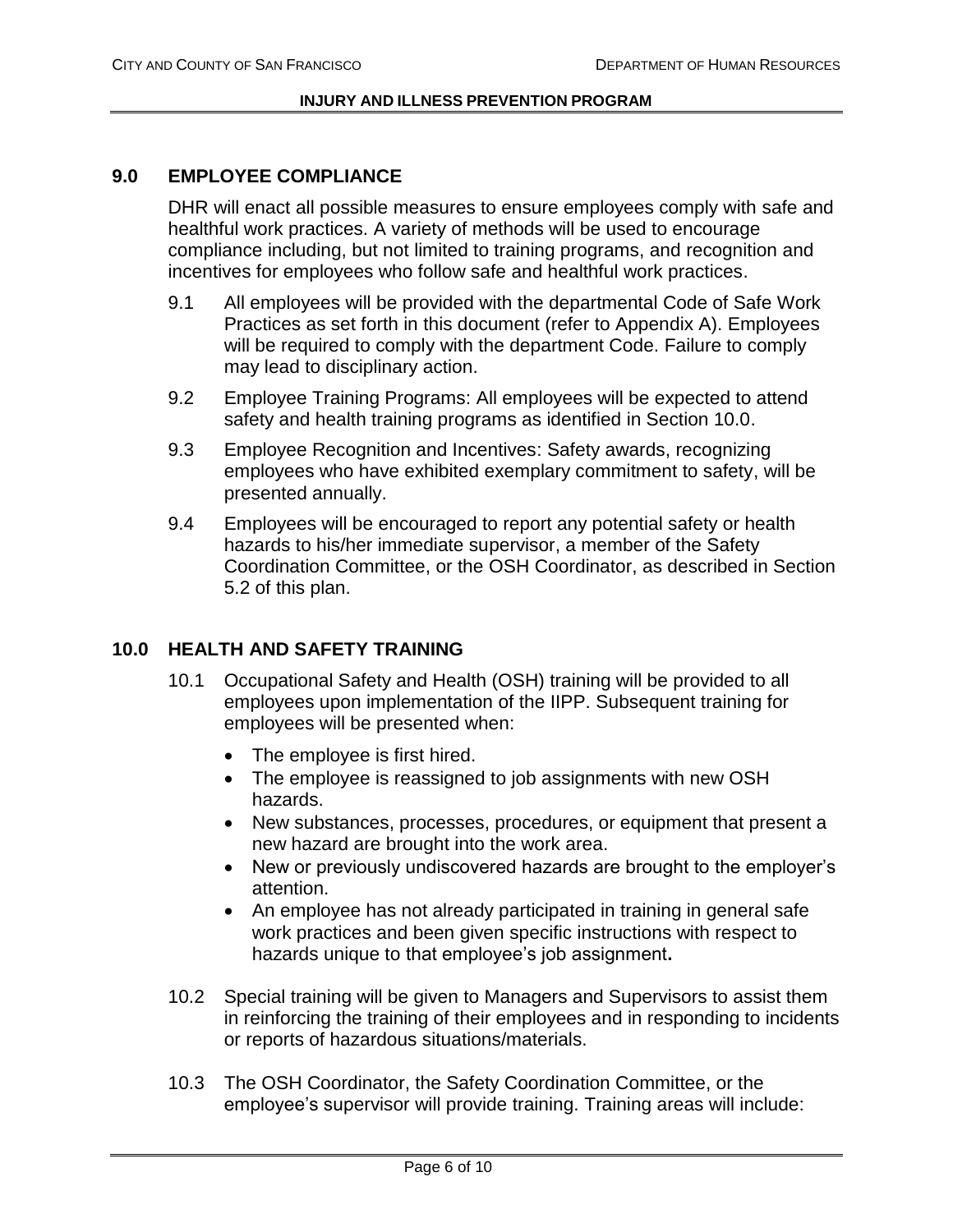- Implementation and maintenance of the IIPP.
- **Emergency action and fire prevention plan.**
- Provisions for medical services and first aid.
- Prevention of musculoskeletal disorders, including proper lifting techniques.
- Proper housekeeping, such as keeping stairways and aisles clear, work areas neat and orderly, and promptly cleaning up spills.
- Prohibiting horseplay, scuffling, or other acts that tend to adversely influence safety.
- Proper storage to prevent stacking goods in an unstable manner and storing goods against doors, exits, fire extinguishing equipment, and electrical panels.
- Proper reporting of hazards and accidents to supervisors.
- 10.4 Safety and Health training must be documented in writing for each employee. Records will be maintained by the OSH Coordinator. Appendix E provides a sign-in sheet to document training.

## **11.0 EMPLOYEE ACCESS TO RECORDS/RECORDKEEPING**

- 11.1 Employee training records shall contain the following information:
	- Name of the course
	- Date, time, length of the course
	- $\bullet$  Instructor(s) name(s)
	- Summary of course content
	- Printed name of the participant (Course roster)
	- Signature of the participant (Course sign-in sheet)
	- Job classification of the employee
- 11.2 Records will be maintained by the OSH Coordinator.
- 11.3 Employees have the right to access their records. All records may be obtained from the OSH Coordinator upon request.

# **12.0 REPORTING PROCEDURES FOR INJURIES, ILLNESSES, INCIDENTS, EXPOSURES, OR NEAR MISSES**

- 12.1 Reporting injuries, illnesses, incidents, or exposures requiring medical care:
	- 12.1.1 It is the employee's responsibility to notify the supervisor of onthe-job injuries and illnesses.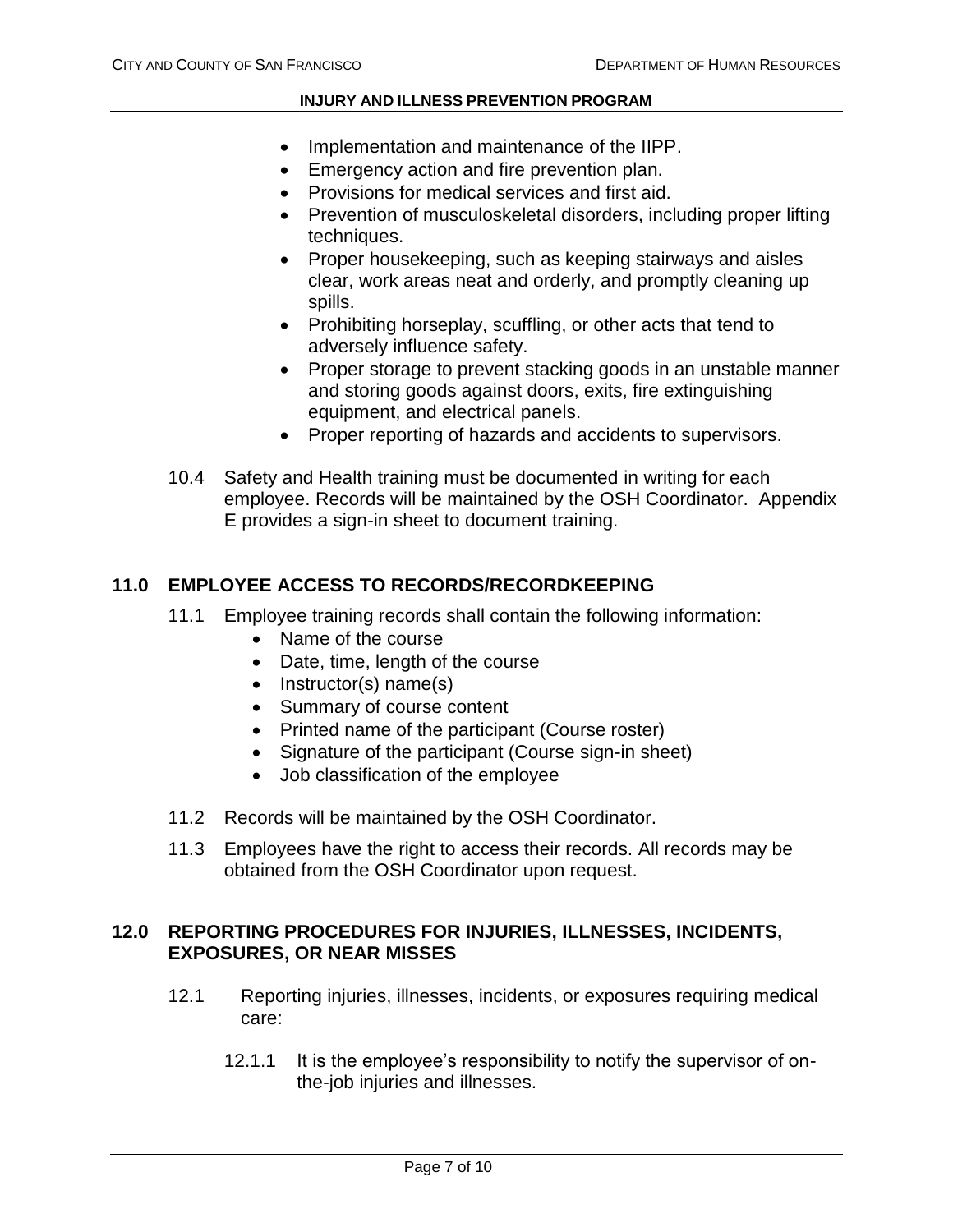12.1.2 When an employee's injury, illness, or exposure results in the need for medical care (beyond first aid) and/or results in lost time from work, the supervisor must complete the following forms within the time periods described for each form:

# **State of California Employee's Claim for Workers' Compensation Benefits – DWC-1**

Within one day of knowing an employee became hurt or ill because of work, the supervisor shall provide the employee with an "Employee's Claim for Workers' Compensation Benefits" (DWC-1 claim form). The employee must fill out this form and give it back to the employer. The supervisor shall then complete the employer's portion of the form and provide it to the Departmental Personnel Officer (DPO), with a signed and dated copy to the employee within one working day of the date the completed form was received from the employee

If the employee is not at work to complete the form, the DPO will send the form via certified U.S. mail, within one day of knowledge of the injury, to the employee's home to be completed. The employee should complete the form and return it to the DPO. The supervisor must then complete the employer portion and return a signed and dated copy of the form to the employee.

# **Supervisors should not complete the employee's portion of the form under any circumstances.**

 **State of California Employer's Report of Occupational Injury or Illness"-- DLSR form 5020** The supervisor or DPO must then complete the "Employer's Report of Occupational Injury or Illness" (DLSR form 5020) and provide this form to the Workers' Compensation claims administrator.

## **Incident Investigation Report**

The Manager or Supervisor shall conduct an investigation and complete this form (refer to Section 7), and submit the completed form to the DPO within 24 hours of being notified by the employee of the incident.

12.1.3 When an employee reports an injury (beyond first aid), illness, incident, exposure, or near miss that does not result in the need for medical care and/or time lost from work, the Manager or Supervisor must complete an investigation (refer to Section 7) and complete an **Incident Investigation Report.** The completed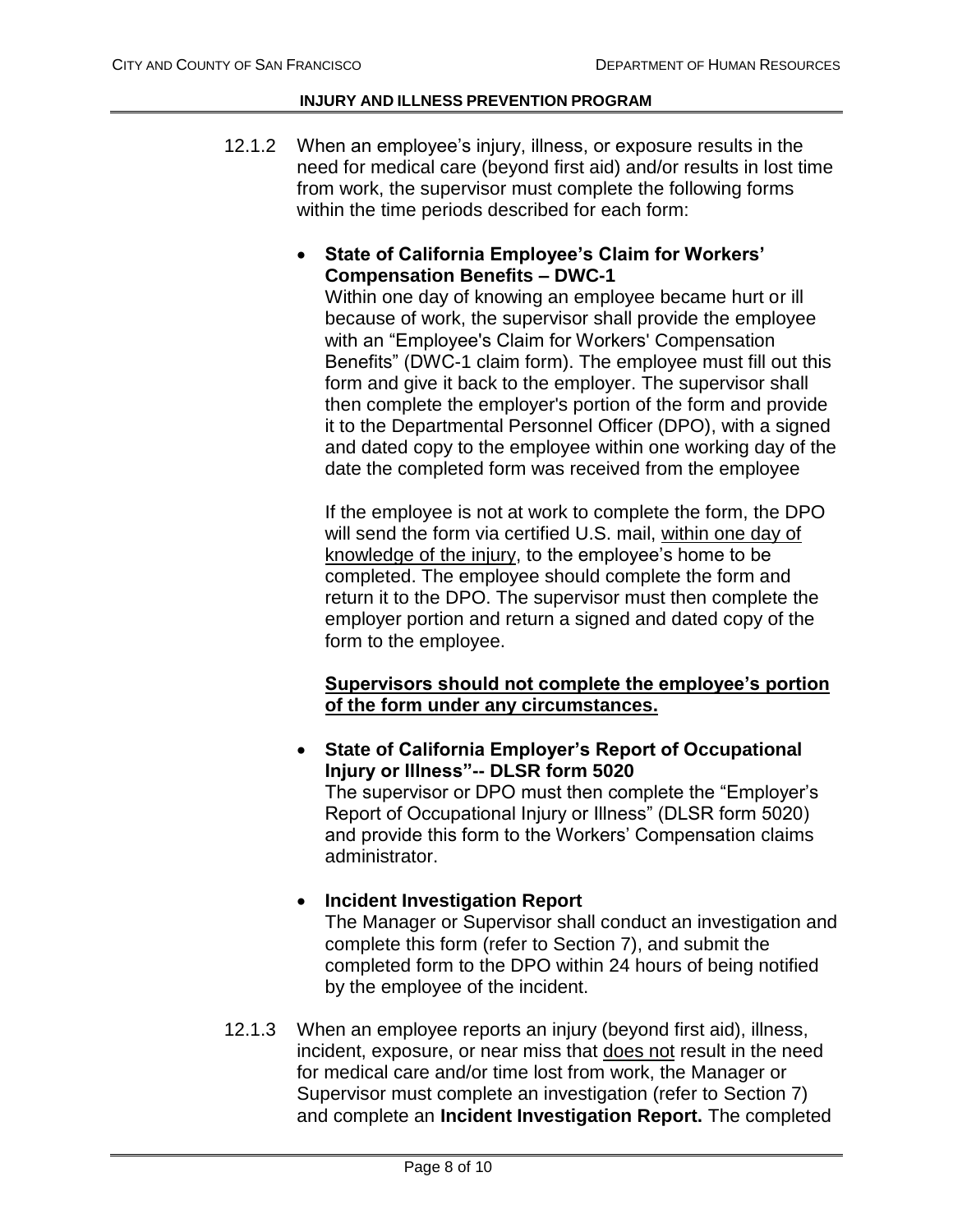form must be submitted to the DPO within 24 hours of being notified by the employee of the incident.

- 12.1.4 When an injury requiring medical attention is reported, the supervisor shall immediately determine the appropriate medical [facility](http://www.sfdhr.org/index.aspx?page=78) for treatment. The Supervisor should arrange for transportation for the employee to seek non-emergency medical care if necessary.
	- For **emergency medical care:** In case of serious or severe injury, dial 911 (or **9-911** when calling from DHR) for an emergency response to transport an employee to the appropriate emergency center.
	- For **non-emergency medical care** of employees who have not designated a personal physician: The supervisor shall direct the employee to seek treatment from the CCSF-designated medical provider:

Kaiser Occupational Health Clinic (Opera Plaza) 601 Van Ness Avenue Suite 2008 (Corner of Van Ness & McAllister, 2<sup>nd</sup> floor) Hours: 8:30am to 5pm Monday-Friday Telephone: (415) 674-7000

Should a work-related injury or illness occur outside normal work hours, the following medical facilities have been designated for treatment:

California Pacific Medical Center Davies Campus Emergency Department Castro & Duboce Streets Telephone: (415) 600-0600

Kaiser Permanente Urgent Care Clinic 2238 Geary Blvd., 8th Floor S.E. Hours: 5:00 p.m. to 9:00 p.m. Telephone: (415) 833-2000

Kaiser Permanente Emergency Department 2200 O'Farrell Street at Baker Hours: 9:00 p.m. to 8:00 a.m. Telephone: (415) 202-2000

Saint Francis Memorial Hospital Emergency Department 1100 Bush Street, between Hyde and Leavenworth Streets Telephone: (415) 353-6300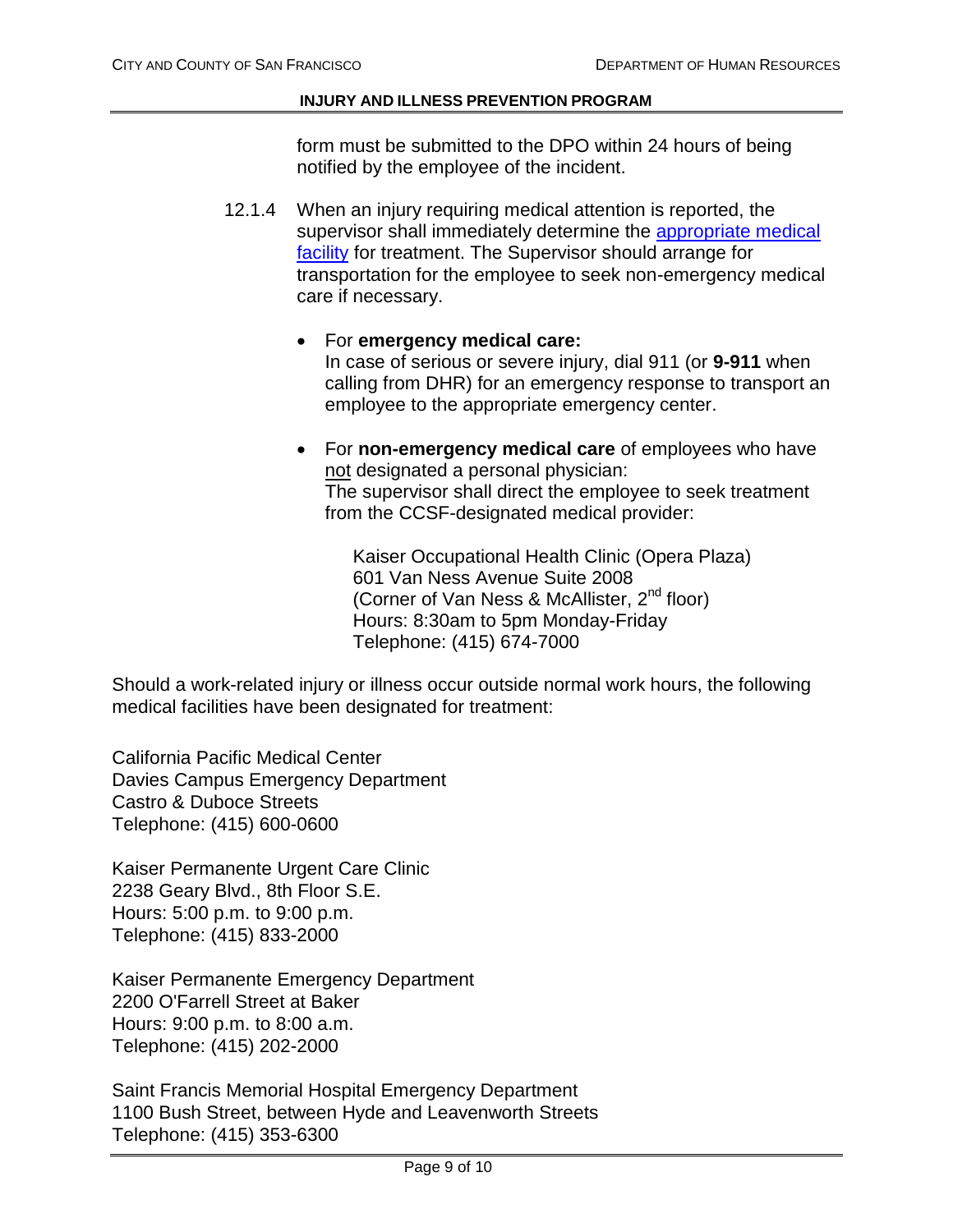Employees may be treated for a workplace injury or illness by their personal medical doctor (M.D.), doctor of osteopathic medicine (D.O.), or medical group if:

- The doctor is the employee's regular physician, has previously directed the employee's medical treatment and retains the employee's medical records;
- The employee's "personal physician" may be a medical group if it is a single corporation or partnership composed of licensed doctors of medicine or osteopathy, which operates an integrated multispecialty medical group providing comprehensive medical services predominantly for non-occupational illnesses and injuries:
- Prior to the injury, the employee's doctor agreed to treat him/her for work injuries or illnesses;
- Prior to the injury, the employee provided the employer the following in writing:
	- 1. Notice that the employee wants his/her personal doctor to treat workrelated injury or illness, and
	- 2. The employee's personal doctor's name and business address.

The form for pre-designating a personal physician can be found on the [forms page](http://www.sfdhr.org/index.aspx?page=88) of the DHR Web site.

# **13.0 CAL-OSHA INSPECTIONS AND CITATIONS**

Upon awareness of a Cal-OSHA inspector on the premises, the receptionist shall notify the OSH Coordinator, Director, or Managing Deputy Director. The OSH Coordinator, Director, or Managing Deputy Director will accompany the Cal-OSHA inspector, providing records as necessary.

- 13.1 In the case of a citation, corrective action to abate a Cal-OSHA citation will be initiated as soon as possible by the OSH Coordinator, who may delegate it to another manager or the Safety Coordination Committee.
- 13.2 The OSH Coordinator will post a copy of the citation in a conspicuous location (employee bulletin board) and ensure that it remains posted for a minimum of three days, or until the citation has been abated (whichever is longer).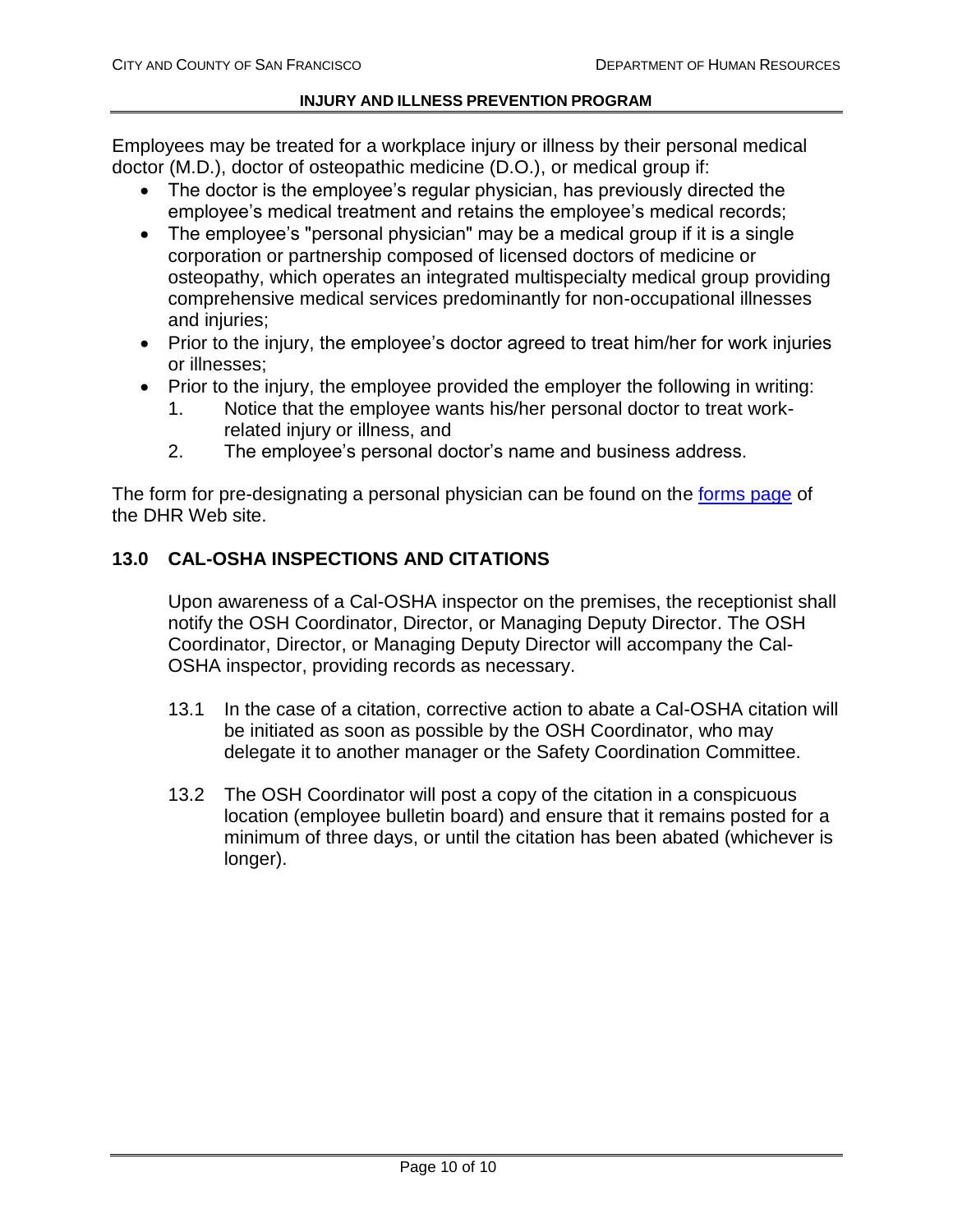# **Appendix A**

# **CODE OF SAFE PRACTICES**

It is the policy of the Department of Human Resources that everything possible will be done to protect employees, customers and visitors from accidents. Safety is a cooperative undertaking requiring participation by every employee. Failure by any employee to comply with safety rules will be grounds for corrective discipline. Supervisors shall insist that employees observe safety rules and practices and take action as necessary to obtain compliance. To carry out this policy, employees shall carry out each of the following steps.

- 1. Report all unsafe conditions and equipment to your supervisor or safety committee member.
- 2. Report all accidents, injuries and illnesses to your supervisor or safety committee member.
- 3. Means of egress shall be kept unblocked, well lighted and unlocked during work hours.
- 4. Exit doors must comply with fire safety regulations during business hours.
- 5. In the event of fire, sound the alarm and evacuate.
- 6. Upon hearing the fire alarm, stop work and proceed to the nearest clear exit. Gather at the designated location.
- 7. Only trained workers may attempt to respond to a fire or other emergency.
- 8. Stairways should be kept clear of items that can be tripped over. All areas under stairways that are egress routes must not be used to store combustibles.
- 9. Materials and equipment will NOT be stored against doors or exits, fire ladders or fire extinguisher stations.
- 10. Aisles must be kept clear at all times.
- 11. Work areas should be maintained in a neat, orderly manner; trash and refuse are to be thrown into proper waste containers.
- 12. All spills shall be wiped up promptly.
- 13. Storage of files and supplies should be maintained in such a manner as to preclude damage to the supplies or injury to personnel when moving from storage. Heaviest items should be stored closest to the floor and lightweight items stored overhead.
- 14. Employees should use appropriate step-stools for accessing high places. Do NOT use a wheeled or folding chair to stand on.
- 15. All cords running into walk areas must be taped down or inserted through rubber protectors to preclude them from becoming tripping hazards.
- 16. Never stack material precariously on top of lockers, file cabinets or other relatively high places.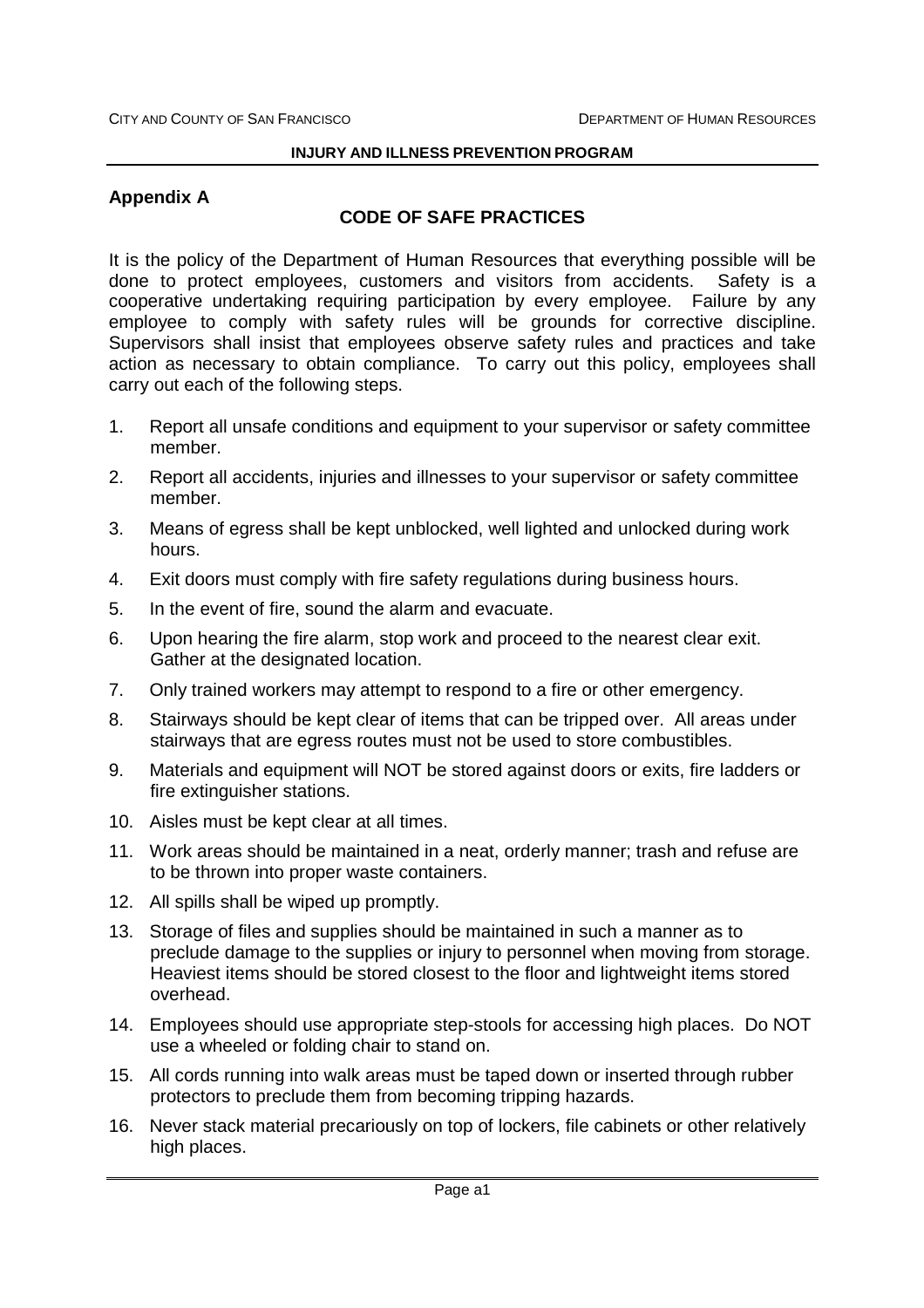- 17. Never leave lower desk or cabinet drawers open that present a tripping hazard. Use care when opening and closing drawers to avoid pinching fingers.
- 18. Do not open more than one upper drawer at a time, particularly the top two drawers on tall file cabinets, or the cabinet may fall over.
- 19. Always use the proper lifting technique (lift with your knees, not your back). Never attempt to lift or push an object which is too heavy; you must contact a supervisor when help is needed to move a heavy object.
- 20. When carrying material, caution should be exercised in watching for and avoiding obstructions, loose material, etc.
- 21. All electrical equipment should be plugged into appropriate wall receptacles or into an extension of only one cord of similar size and capacity. Three-pronged plugs should be used to ensure continuity of grounding.
- 22. Individual heaters at work areas should be kept clear of combustible materials such as drapes or waste from wastebaskets. Newer heaters which are equipped with tip-over switches should be used.
- 23. Appliances such as coffee pots and microwaves should be kept in the employees' lounge. They should be kept in working order and inspected for signs of wear, heat or fraying of cords.
- 24. Fans used in work areas should be guarded. Guards must not allow fingers to be inserted through the mesh. Newer fans are equipped with proper guards.
- 25. Equipment such as scissors, staples, etc., should be used for their intended purposes only and should not be misused as hammers, pry bars, screwdrivers, etc. Misuse can cause damage to the equipment and injury to the user.
- 26. Cleaning supplies should be stored away from edible items on kitchen shelves.
- 27. Cleaning solvents and flammable liquids should be stored in appropriate containers.
- 28. Solutions that may be poisonous or not intended for consumption should be kept in well-labeled containers and stored in specific locations.
- 29. Employees who work with hazardous materials must know the location of the Material Safety Data Sheets for such materials.
- 30. Above all, employees should use common sense in the work place.

I have read and understand all of the above safe practices, and will apply them to my job with the Department of Human Resources.

PRINT NAME OF FMPLOYEE UNIT

SIGNATURE OF EMPLOYEE **DATE DATE**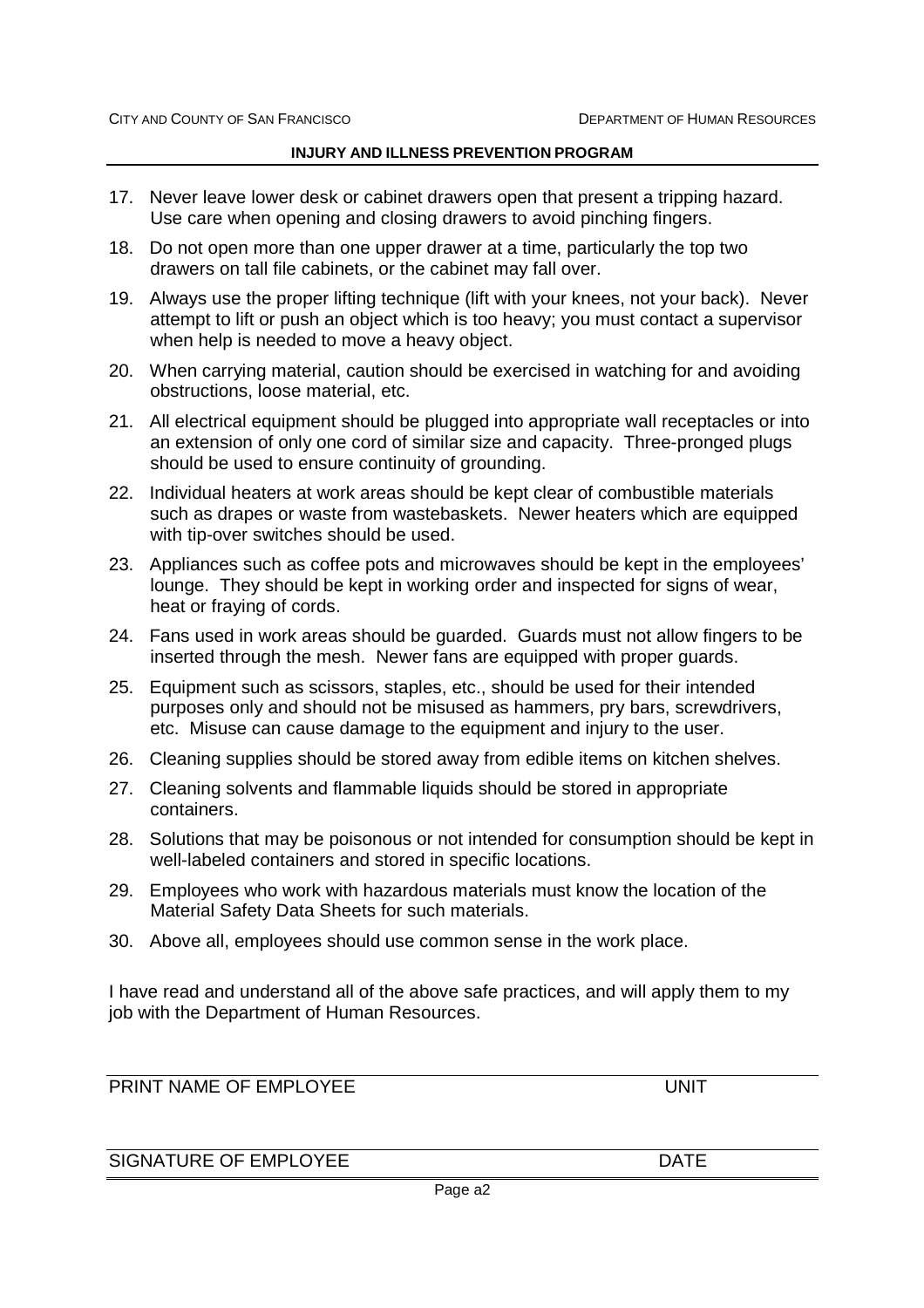# **Appendix B**

# **EMPLOYEE SAFETY CHECK LIST**

(This form is to be completed within two days of the employee's start work date.)

\_\_\_\_\_\_\_\_\_\_\_\_\_\_\_\_\_\_\_\_\_\_\_\_\_\_\_\_\_\_\_\_\_\_\_\_\_\_\_ \_\_\_\_\_\_\_\_\_\_\_\_\_\_\_\_\_\_\_\_\_\_\_\_\_\_\_\_\_\_\_\_

\_\_\_\_\_\_\_\_\_\_\_\_\_\_\_\_\_\_\_\_\_\_\_\_\_\_\_\_\_\_\_\_\_\_\_\_\_\_\_\_\_\_\_\_\_\_\_ \_\_\_\_\_\_\_\_\_\_\_\_\_\_\_\_\_\_\_\_\_\_\_\_\_\_

Print Employee Name – First, Middle, Last Classification Number and Title

Division and Unit to Which Assigned **Start Work Date** Start Work Date

These items must be discussed with the employee, and comments made where necessary.

|                 | <b>Item</b>                                   | <b>Comments</b> |
|-----------------|-----------------------------------------------|-----------------|
| 1               | <b>DHR IIPP</b>                               |                 |
| $\overline{2}$  | <b>Code of Safe Practices</b>                 |                 |
| 3               | Safety Rules (specific to the job assignment) |                 |
| 4               | <b>Safety Rule Enforcement Procedures</b>     |                 |
| 5               | Proper Use of Equipment                       |                 |
| 6               | Procedure for Reporting Safety Problems       |                 |
| $\overline{7}$  | Procedure for Reporting Injuries              |                 |
| 8               | <b>City Policy on Medical Treatment</b>       |                 |
| 9               | <b>Emergency Procedures</b>                   |                 |
| 10              | <b>Fire Safety</b>                            |                 |
| 11              | Importance of Work Area Cleanliness           |                 |
| 12 <sup>2</sup> | <b>Employee Responsibility for Safety</b>     |                 |

Additional Comments: \_\_\_\_\_\_\_\_\_\_\_\_\_\_\_\_\_\_\_\_\_\_\_\_\_\_\_\_\_\_\_\_\_\_\_\_\_\_\_\_\_\_\_\_\_\_\_\_\_\_\_\_\_\_\_\_

By signing, the employee acknowledges that s/he has received a copy of the Code of Safe Practices, has been told about and understands his/her responsibility for safety in the workplace, and agrees to follow the guidelines and procedures as outlined in the IIPP.

Employee Signature **Employee** Signature **Date of Conference** 

Reviewer's Name and Title **Reviewer's Signature** Reviewer's Signature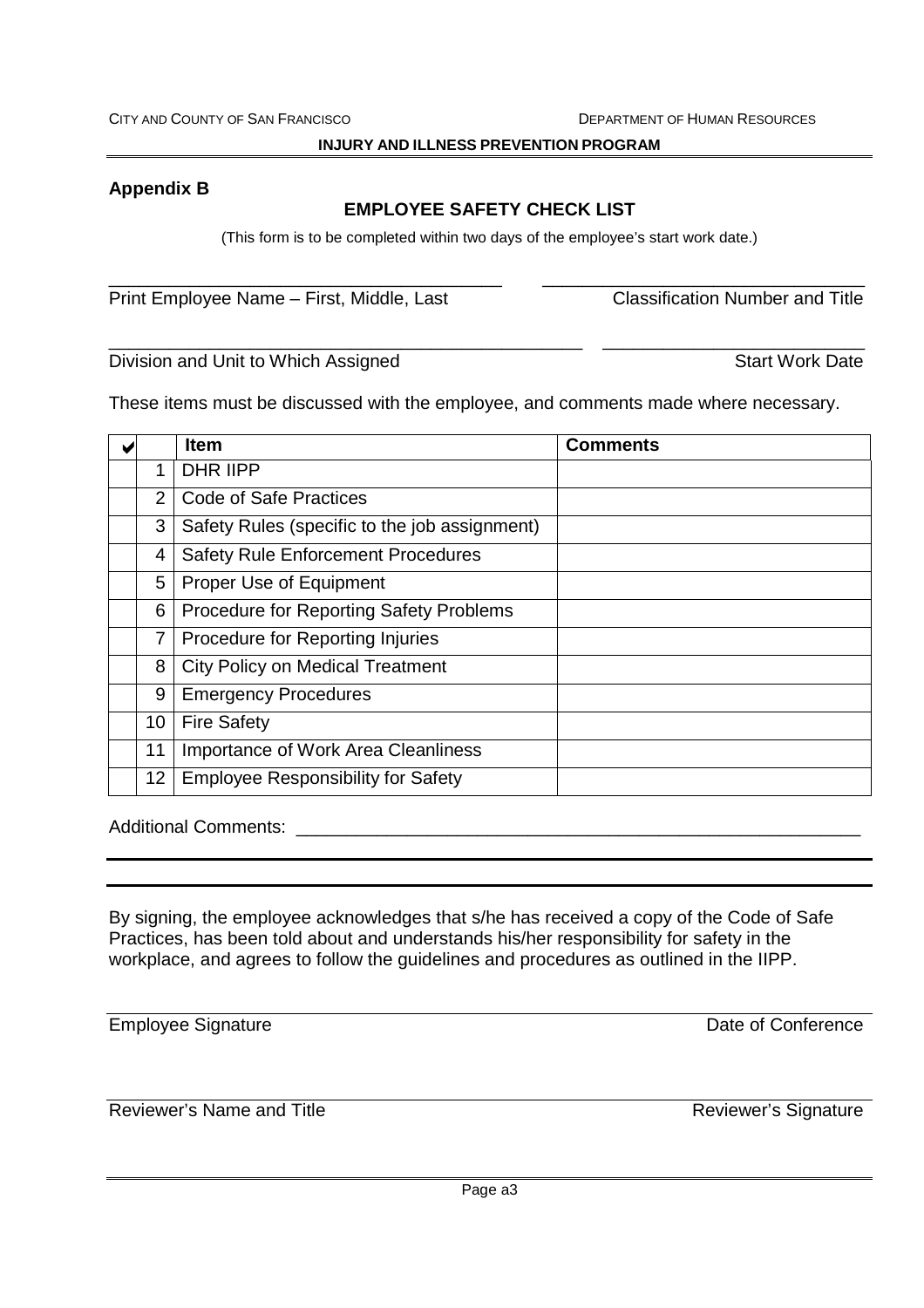**CITY AND COUNTY OF SAN FRANCISCO DEPARTMENT OF HUMAN RESOURCES** *SELF-INSPECTION CHECK LIST*

#### **Appendix C**

## **LOCATION: \_\_\_\_\_\_\_\_\_\_\_\_\_\_\_\_\_\_\_\_\_\_\_\_\_\_\_\_\_\_\_\_\_\_\_\_\_\_\_\_\_\_\_\_ DATE: \_\_\_\_\_\_\_\_\_\_\_\_\_\_\_\_\_\_\_\_\_\_\_\_\_\_\_\_\_\_\_\_\_**

|                | <b>SECTION</b><br><b>ITEM</b>                                                                           | <b>YES</b> | <b>NO</b> | <b>PRIORITY</b> | <b>DATE ABATED</b> |
|----------------|---------------------------------------------------------------------------------------------------------|------------|-----------|-----------------|--------------------|
| L              | <b>EMPLOYER POSTING</b>                                                                                 |            |           |                 |                    |
| a              | Is the CAL/OSHA Poster "Safety and Health Protection on the Job"                                        |            |           |                 |                    |
|                | displayed in a prominent location where all employees are likely to                                     |            |           |                 |                    |
|                | see it?                                                                                                 |            |           |                 |                    |
| b              | Are emergency telephone numbers posted where they can be                                                |            |           |                 |                    |
|                | readily found in case of emergency?                                                                     |            |           |                 |                    |
| $\mathbf{C}$   | Where employees may be exposed to any toxic substances or                                               |            |           |                 |                    |
|                | harmful physical agents, has appropriate information concerning                                         |            |           |                 |                    |
|                | employee access to medical and exposure records, and "Material                                          |            |           |                 |                    |
|                | Safety Data Sheets", etc., been posted or otherwise made readily                                        |            |           |                 |                    |
|                | available to affected employees?                                                                        |            |           |                 |                    |
| d              | Are signs concerning "Exiting from buildings" posted where                                              |            |           |                 |                    |
|                | appropriate?<br>Are other California posters properly displayed, such as:                               |            |           |                 |                    |
| $\mathbf e$    | Industrial Welfare Commission orders regulating wages, hours, and                                       |            |           |                 |                    |
|                | working conditions?                                                                                     |            |           |                 |                    |
| $\overline{f}$ | Discrimination in employment prohibited by law?                                                         |            |           |                 |                    |
| g              | Notice to employees of unemployment and disability insurance?                                           |            |           |                 |                    |
| h              | Payday Notice?                                                                                          |            |           |                 |                    |
| j.             | Summary of occupational injuries and illnesses posted in the month                                      |            |           |                 |                    |
|                | of February?                                                                                            |            |           |                 |                    |
|                |                                                                                                         |            |           |                 |                    |
| $\mathbf{H}$   | <b>RECORDKEEPING</b>                                                                                    |            |           |                 |                    |
| a              | Are all occupational injury or illnesses, except minor injuries                                         |            |           |                 |                    |
|                | requiring only first aid, being recorded as required on the Cal/OSHA                                    |            |           |                 |                    |
|                | Form 300?                                                                                               |            |           |                 |                    |
| b              | Are employee medical records and records of employee exposure                                           |            |           |                 |                    |
|                | to hazardous substances or harmful physical agents up-to-date?                                          |            |           |                 |                    |
| c              | Have arrangements been made to maintain required records for the                                        |            |           |                 |                    |
|                | legal period of time for each specific type record?                                                     |            |           |                 |                    |
|                |                                                                                                         |            |           |                 |                    |
| Ш              | <b>SAFETY AND HEALTH PROGRAM</b>                                                                        |            |           |                 |                    |
| a              | Do you have an active safety and health program in operation?                                           |            |           |                 |                    |
| b              | Is one person clearly responsible for the overall activities of the                                     |            |           |                 |                    |
|                | safety and health program?                                                                              |            |           |                 |                    |
| c              | Do you have a safety committee or group that meets regularly and                                        |            |           |                 |                    |
|                | reports in writing on its activities?<br>Do you have a working procedure for handling in-house employee |            |           |                 |                    |
| d              | complaints regarding safety and health?                                                                 |            |           |                 |                    |
| е              | Are you keeping your employees advised of the successful effort                                         |            |           |                 |                    |
|                | and accomplishments the safety committee have made in assuring                                          |            |           |                 |                    |
|                | they will have a workplace that is safe and healthful?                                                  |            |           |                 |                    |
|                |                                                                                                         |            |           |                 |                    |
| IV             | <b>MEDICAL SERVICES AND FIRST AID</b>                                                                   |            |           |                 |                    |
| a              | Do you require each employee to have a pre-employment physical                                          |            |           |                 |                    |
|                | examination?                                                                                            |            |           |                 |                    |
| b              | Is there a hospital, clinic, or infirmary for medical care in proximity                                 |            |           |                 |                    |
|                | of your workplace?                                                                                      |            |           |                 |                    |
| с              | Is there at least one employee in each area currently qualified to                                      |            |           |                 |                    |
|                | render first aid (NOT first responder)?                                                                 |            |           |                 |                    |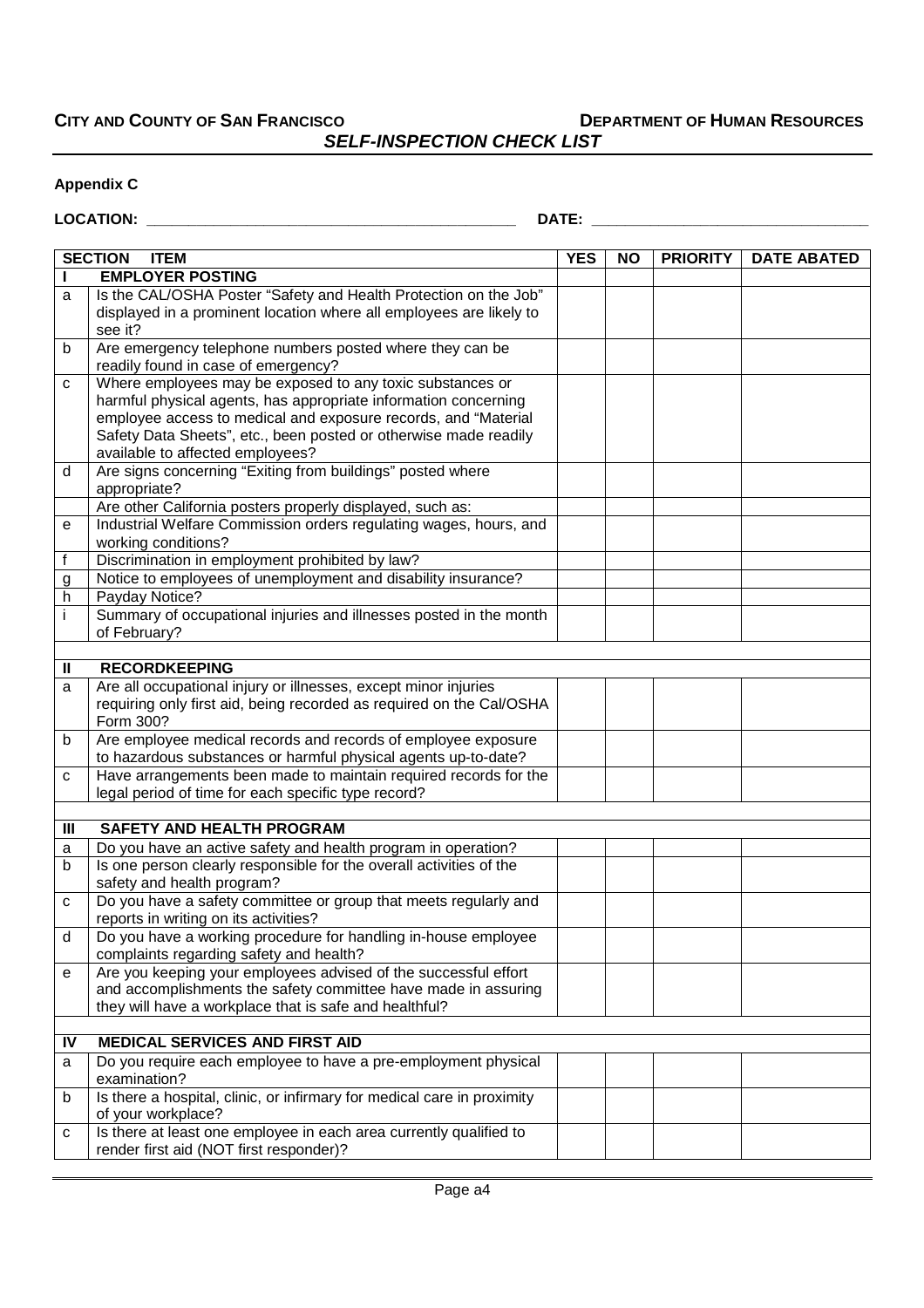# *SELF-INSPECTION CHECK LIST*

|              | <b>ITEM</b><br><b>SECTION</b>                                                                                                                       | <b>YES</b> | <b>NO</b> | <b>PRIORITY</b> | <b>DATE ABATED</b> |
|--------------|-----------------------------------------------------------------------------------------------------------------------------------------------------|------------|-----------|-----------------|--------------------|
| IV           | <b>MEDICAL SERVICES AND FIRST AID</b>                                                                                                               |            |           |                 |                    |
| d            | Are medical personnel readily available for advice and consultation<br>on matters of employees' health?                                             |            |           |                 |                    |
| е            | Are emergency phone numbers posted?                                                                                                                 |            |           |                 |                    |
| $\mathsf{f}$ | Are first aid kits easily accessible to each work area, with<br>necessary supplies available, periodically inspected and<br>replenished as needed?  |            |           |                 |                    |
| g            | Are means provided for quick drenching or flushing of the eyes and                                                                                  |            |           |                 |                    |
|              | body in areas where corrosive liquids or materials are handled?                                                                                     |            |           |                 |                    |
|              |                                                                                                                                                     |            |           |                 |                    |
| V            | <b>FIRE PROTECTION</b>                                                                                                                              |            |           |                 |                    |
| a            | Is your local fire department well acquainted with your facilities, its<br>location and specific hazards?                                           |            |           |                 |                    |
| b            | Is the fire alarm system certified as required?                                                                                                     |            |           |                 |                    |
| с            | Is the fire alarm system tested at least annually?                                                                                                  |            |           |                 |                    |
| d            | Are interior stand pipes and valves inspected regularly?                                                                                            |            |           |                 |                    |
| e            | Are automatic sprinkler system water control valves, air and water<br>pressures checked periodically as required?                                   |            |           |                 |                    |
| f            | Are sprinkler heads protected by metal guards when exposed to<br>physical damage?                                                                   |            |           |                 |                    |
| g            | Are portable fire extinguishers provided in adequate number and<br>type?                                                                            |            |           |                 |                    |
| h            | Are fire extinguishers mounted in readily accessible locations?                                                                                     |            |           |                 |                    |
| j.           | Are fire extinguishers recharged regularly and noted on the<br>inspection tag?                                                                      |            |           |                 |                    |
| j            | Are employees periodically instructed in the use of extinguishers<br>and dire protection procedures?                                                |            |           |                 |                    |
|              |                                                                                                                                                     |            |           |                 |                    |
| VI           | <b>HAZARDOUS CHEMICAL EXPOSURES</b>                                                                                                                 |            |           |                 |                    |
| a            | Are employees trained in the safe handling practices of hazardous<br>chemicals such as acids, caustics, etc.?                                       |            |           |                 |                    |
| b            | Are employees aware of the potential hazards involving various<br>chemicals stored or used in the workplace such s acids, bases,<br>caustics, etc.? |            |           |                 |                    |
| c            | Is employee exposure to chemicals kept within acceptable levels?                                                                                    |            |           |                 |                    |
| d            | Are flammable or toxic chemicals kept in closed containers when<br>not in use?                                                                      |            |           |                 |                    |
|              | Have standard operating procedures been established and are they<br>being followed when cleaning up chemical spills?                                |            |           |                 |                    |
| f            | Is personal protective equipment provided, used and maintained<br>whenever necessary?                                                               |            |           |                 |                    |
|              |                                                                                                                                                     |            |           |                 |                    |
| VII          | <b>HAZARDOUS SUBSTANCES COMMUNICATION</b>                                                                                                           |            |           |                 |                    |
| a            | Is there a list of hazardous substances used in your workplace?                                                                                     |            |           |                 |                    |
| b            | Is there a written hazard communication program dealing with<br>Material Safety Data Sheets (MSDS), labeling, and employee<br>training?             |            |           |                 |                    |
| С            | Is each container for hazardous substance labeled with product                                                                                      |            |           |                 |                    |
|              | identity and a hazard warning (communication of the specific health<br>hazards and physical hazards)?                                               |            |           |                 |                    |
| d            | Is there a Material Safety Data Sheet (MSDS) readily available for<br>each hazardous substance used?                                                |            |           |                 |                    |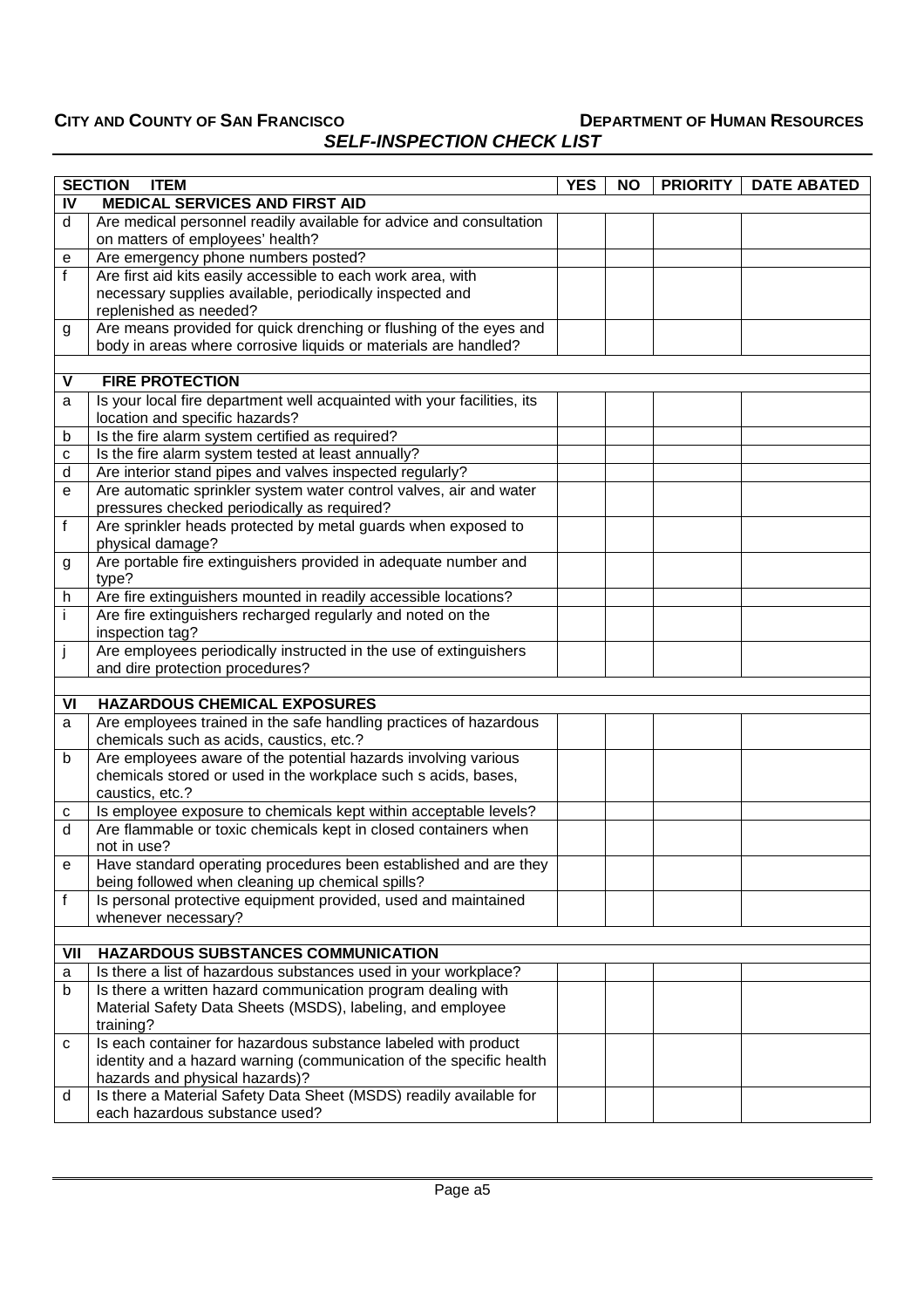| <b>SELF-INSPECTION CHECK LIST</b> |
|-----------------------------------|
|-----------------------------------|

|        | <b>SECTION</b><br><b>ITEM</b><br><b>PRIORITY</b><br><b>DATE ABATED</b><br><b>YES</b><br><b>NO</b>                                                                                   |  |  |  |  |  |
|--------|-------------------------------------------------------------------------------------------------------------------------------------------------------------------------------------|--|--|--|--|--|
|        | <b>VIII ELECTRICAL</b>                                                                                                                                                              |  |  |  |  |  |
| a      | Are all employees required to report as soon as practicable any<br>obvious hazard to life or property observed in connection with<br>electrical equipment or lines?                 |  |  |  |  |  |
| b      | Do extension cords being used have a grounding conductor?                                                                                                                           |  |  |  |  |  |
| C      | Are multiple plug adaptors prohibited?                                                                                                                                              |  |  |  |  |  |
|        |                                                                                                                                                                                     |  |  |  |  |  |
| IX     | <b>NOISE</b>                                                                                                                                                                        |  |  |  |  |  |
| a      | Are there areas in the workplace where continuous noise levels<br>exceed 85dBA?                                                                                                     |  |  |  |  |  |
| b      | Have work areas where noise levels make voice communication<br>between employees difficult been identified and posted?                                                              |  |  |  |  |  |
| c      | Is approved hearing protective equipment (noise attenuating                                                                                                                         |  |  |  |  |  |
|        | devices) available to every employee working in noisy areas?                                                                                                                        |  |  |  |  |  |
| d      | Is there an ongoing preventive health program to educate<br>employees in: safe levels of noise, exposures; effects of noise on<br>their health; and the use of personal protection? |  |  |  |  |  |
| X      | <b>PORTABLE LADDERS</b>                                                                                                                                                             |  |  |  |  |  |
| a      | Are all ladders maintained in good condition, joints between steps                                                                                                                  |  |  |  |  |  |
|        | and side rails tight, all hardware and fittings securely attached and<br>movable parts operating freely without binding or undue play?                                              |  |  |  |  |  |
| b      | Are non-slip safety feet provided?                                                                                                                                                  |  |  |  |  |  |
| c      | Are ladder rungs and steps free of grease and oil?                                                                                                                                  |  |  |  |  |  |
| d      | Are employees instructed to face the ladder when ascending or<br>descending?                                                                                                        |  |  |  |  |  |
|        |                                                                                                                                                                                     |  |  |  |  |  |
| XI     | <b>MISCELLANEOUS</b>                                                                                                                                                                |  |  |  |  |  |
| a<br>b | Are hand trucks maintained in safe operating condition?<br>Do employees who operate vehicles on public thoroughfares have                                                           |  |  |  |  |  |
|        | valid operator's licenses?                                                                                                                                                          |  |  |  |  |  |
| с      | When lunches are eaten on the premises, are they eaten in areas<br>where there is no exposure to toxic materials or other health<br>hazards?                                        |  |  |  |  |  |
|        |                                                                                                                                                                                     |  |  |  |  |  |
|        | <b>WORK AREA SAFETY CHECKLIST</b>                                                                                                                                                   |  |  |  |  |  |
|        |                                                                                                                                                                                     |  |  |  |  |  |
| XII    | <b>GENERAL WORK ENVIRONMENT</b>                                                                                                                                                     |  |  |  |  |  |
| а      | Are all worksites clean and orderly?                                                                                                                                                |  |  |  |  |  |
| b      | Are work surfaces kept dry or appropriate means taken to assure<br>the surfaces are slip-resistant?                                                                                 |  |  |  |  |  |
| с      | Are all spilled materials or liquids cleaned up immediately?                                                                                                                        |  |  |  |  |  |
| d      | Are the minimum number of toilets and washing facilities provided?                                                                                                                  |  |  |  |  |  |
| е      | Are all toilets and washing facilities clean and sanitary?                                                                                                                          |  |  |  |  |  |
| f      | Are all work areas adequately illuminated?                                                                                                                                          |  |  |  |  |  |
|        |                                                                                                                                                                                     |  |  |  |  |  |
| XIII   | <b>EXITING or EGRESS</b>                                                                                                                                                            |  |  |  |  |  |
| a      | Are all exits marked with an exit sign and illuminated by a reliable<br>light source?                                                                                               |  |  |  |  |  |
| b      | Are the directions to exits, when not immediately apparent, marked<br>with visible signs?                                                                                           |  |  |  |  |  |
| с      | Are doors, passageways or stairways that are neither exits nor<br>access to exits and which could be mistaken for exits, appropriate<br>marked "NOT AN EXIT"?                       |  |  |  |  |  |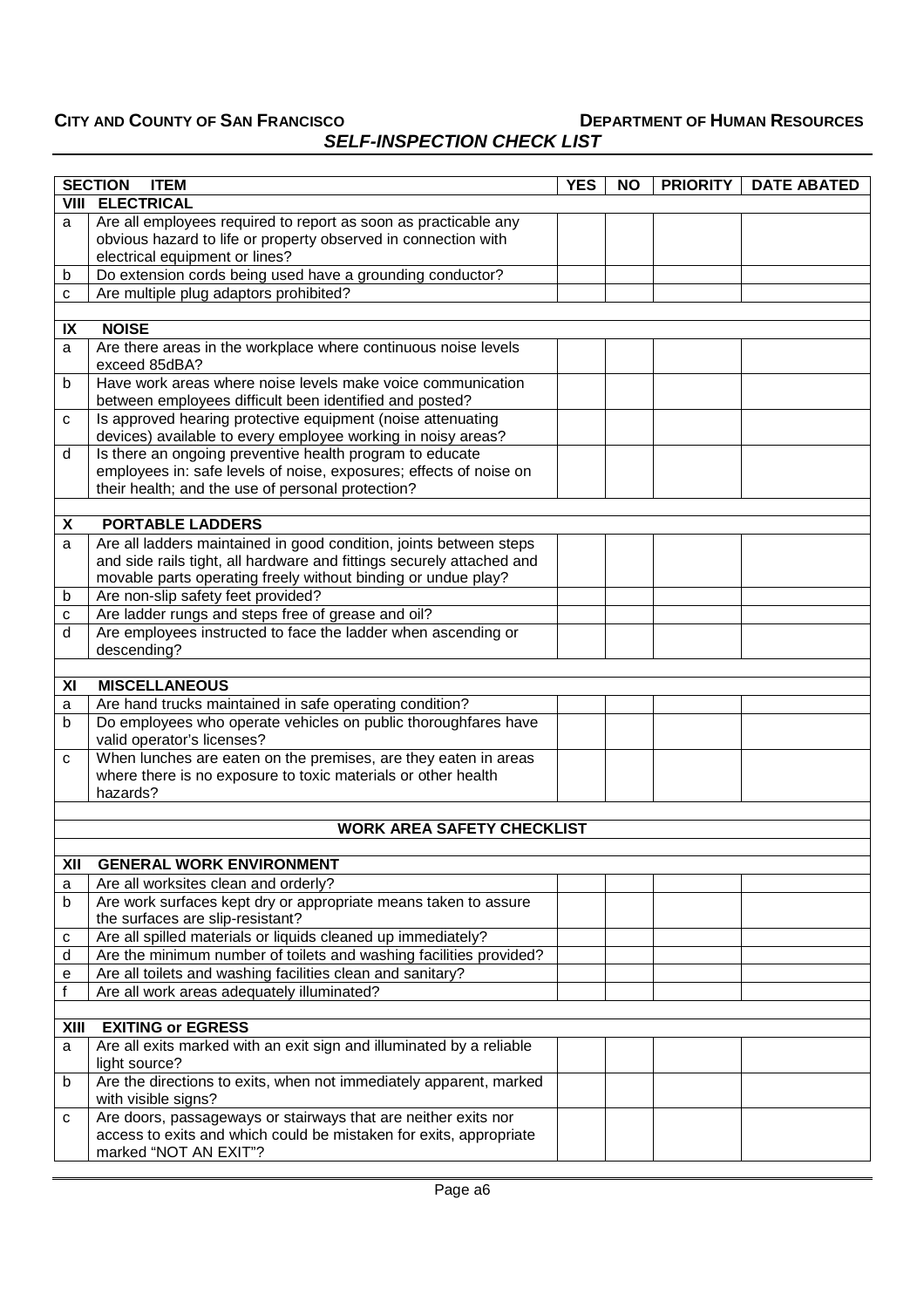# *SELF-INSPECTION CHECK LIST*

|      | <b>SECTION</b><br><b>ITEM</b>                                                                                                                 | <b>YES</b> | <b>NO</b> | <b>PRIORITY</b> | <b>DATE ABATED</b> |
|------|-----------------------------------------------------------------------------------------------------------------------------------------------|------------|-----------|-----------------|--------------------|
| XIII | <b>EXITING or EGRESS</b>                                                                                                                      |            |           |                 |                    |
| d    | Are exit signs provided with the word "EXIT" in lettering at least 5                                                                          |            |           |                 |                    |
|      | inches high and the stroke of the lettering at least 1/2-inch wide?                                                                           |            |           |                 |                    |
| e    | Are exit doors side-hinged?                                                                                                                   |            |           |                 |                    |
| f    | Are all exits kept free of obstructions?                                                                                                      |            |           |                 |                    |
| g    | Are at least two means of egress provided from rooms where the                                                                                |            |           |                 |                    |
|      | absence of a second exit would increase the risk of injury from hot,                                                                          |            |           |                 |                    |
|      | poisonous, corrosive, suffocating, flammable, or explosive                                                                                    |            |           |                 |                    |
|      | substances?                                                                                                                                   |            |           |                 |                    |
| h    | Are there sufficient exits to permit prompt escape in case of                                                                                 |            |           |                 |                    |
|      | emergency?                                                                                                                                    |            |           |                 |                    |
| j.   | Is the number of exits from the building appropriate for the building                                                                         |            |           |                 |                    |
|      | occupancy load?                                                                                                                               |            |           |                 |                    |
|      |                                                                                                                                               |            |           |                 |                    |
|      | <b>XIV EXIT DOORS</b>                                                                                                                         |            |           |                 |                    |
| a    | Are doors that are required to serve as exits designed and                                                                                    |            |           |                 |                    |
|      | constructed so that the way of exit travel is obvious and direct?                                                                             |            |           |                 |                    |
| b    | Are exit doors openable from the direction of exit travel without the<br>use of a key or any special knowledge or effort when the building is |            |           |                 |                    |
|      | occupied?                                                                                                                                     |            |           |                 |                    |
| C    | Where panic hardware is installed on a required exit door, will it                                                                            |            |           |                 |                    |
|      | allow the door to open by applying a force of 15 pounds or less in                                                                            |            |           |                 |                    |
|      | the direction of the exit traffic?                                                                                                            |            |           |                 |                    |
|      |                                                                                                                                               |            |           |                 |                    |
| XV   | <b>WALKWAYS</b>                                                                                                                               |            |           |                 |                    |
| a    | Are aisles and passageways kept clear?                                                                                                        |            |           |                 |                    |
| b    | Are wet surfaces covered with non-slip materials?                                                                                             |            |           |                 |                    |
| C    | Are spilled materials cleaned up immediately?                                                                                                 |            |           |                 |                    |
|      |                                                                                                                                               |            |           |                 |                    |
|      | <b>XVI FLOOR AND WALL OPENINGS</b>                                                                                                            |            |           |                 |                    |
| a    | Are skylight screens of such construction and mounting that they                                                                              |            |           |                 |                    |
|      | will withstand a load of at least 200 pounds?                                                                                                 |            |           |                 |                    |
| b    | Is the glass in windows, doors, glass walls, etc., which are subject                                                                          |            |           |                 |                    |
|      | to human impact of sufficient thickness and type for the condition of                                                                         |            |           |                 |                    |
|      | use?                                                                                                                                          |            |           |                 |                    |

# **Priority: 1: immediate 2: within 48 hours 3: within one week 4: abatement plan required**

**COMMENTS: \_\_\_\_\_\_\_\_\_\_\_\_\_\_\_\_\_\_\_\_\_\_\_\_\_\_\_\_\_\_\_\_\_\_\_\_\_\_\_\_\_\_\_\_\_\_\_\_\_\_\_\_\_\_\_\_\_\_\_\_\_\_\_\_\_\_\_\_\_\_\_\_\_\_\_\_\_\_\_\_\_\_\_\_\_**

| (Print Name) | Inspection Performed By                              | Signature |
|--------------|------------------------------------------------------|-----------|
| (Print Name) | Inspection Performed By                              | Signature |
| (Print Name) | Inspection Performed By                              | Signature |
|              | $\overline{\phantom{0}}$<br>$\overline{\phantom{0}}$ |           |

**\_\_\_\_\_\_\_\_\_\_\_\_\_\_\_\_\_\_\_\_\_\_\_\_\_\_\_\_\_\_\_\_\_\_\_\_\_\_\_\_\_\_\_\_\_\_\_\_\_\_\_\_\_\_\_\_\_\_\_\_\_\_\_\_\_\_\_\_\_\_\_\_\_\_\_\_\_\_\_\_\_\_\_\_\_\_\_\_\_\_\_\_\_\_\_\_\_ \_\_\_\_\_\_\_\_\_\_\_\_\_\_\_\_\_\_\_\_\_\_\_\_\_\_\_\_\_\_\_\_\_\_\_\_\_\_\_\_\_\_\_\_\_\_\_\_\_\_\_\_\_\_\_\_\_\_\_\_\_\_\_\_\_\_\_\_\_\_\_\_\_\_\_\_\_\_\_\_\_\_\_\_\_\_\_\_\_\_\_\_\_\_\_\_\_**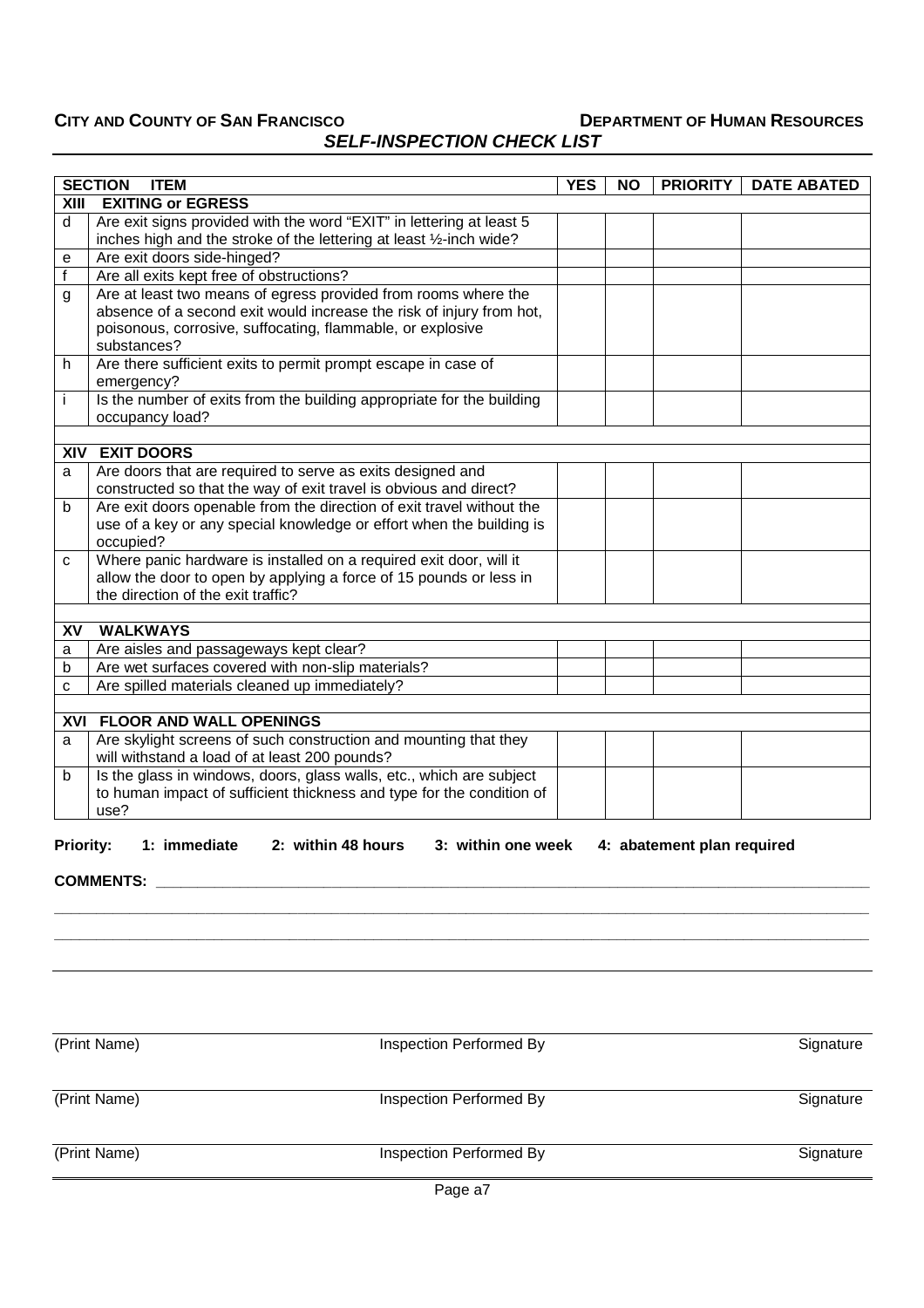#### **Appendix D**

## **EMPLOYEE SAFETY COMMUNICATION FORM**

This form is for use by employees who wish to provide a safety suggestion or to report an unsafe workplace condition or practice. While anonymity is an option, if you are suggesting a new procedure, etc., it would be helpful to know with whom to speak if there are questions or clarification is needed. Use of this form is protected by law – it is illegal for the employer to take any action against an employee in reprisal for exercising his/her rights to participate in communications involving safety. Please use the back or attach additional sheets if necessary.

The Safety Coordination Committee will investigate any report of unsafe conditions or practices, or explore any suggestions for new safety procedures or actions, as required by the Injury and Illness Prevention Program, and advise employees of the employer's response.

| <b>REASON FOR USE OF FORM:</b>                              | □ Safety Suggestion                          |      | Safety Concern |                              |
|-------------------------------------------------------------|----------------------------------------------|------|----------------|------------------------------|
| Description of Unsafe Condition or Practice, or Suggestion: |                                              |      |                |                              |
|                                                             |                                              |      |                |                              |
| Cause(s) or Other Contributing Factors:                     |                                              |      |                |                              |
|                                                             |                                              |      |                |                              |
| Employee's Suggestion for Improving Safety:                 |                                              |      |                |                              |
|                                                             |                                              |      |                |                              |
| Has this matter been reported to your supervisor?           | $\Box$ Yes                                   |      | $\Box$ No      |                              |
|                                                             |                                              |      |                |                              |
|                                                             |                                              |      |                |                              |
|                                                             | (For Safety Coordination Committee Use Only) |      |                |                              |
|                                                             |                                              |      |                |                              |
|                                                             |                                              |      |                |                              |
|                                                             |                                              |      |                |                              |
| Signature of Safety Coordination Committee Member           |                                              | Date |                | Signature of OSH Coordinator |
|                                                             |                                              |      |                |                              |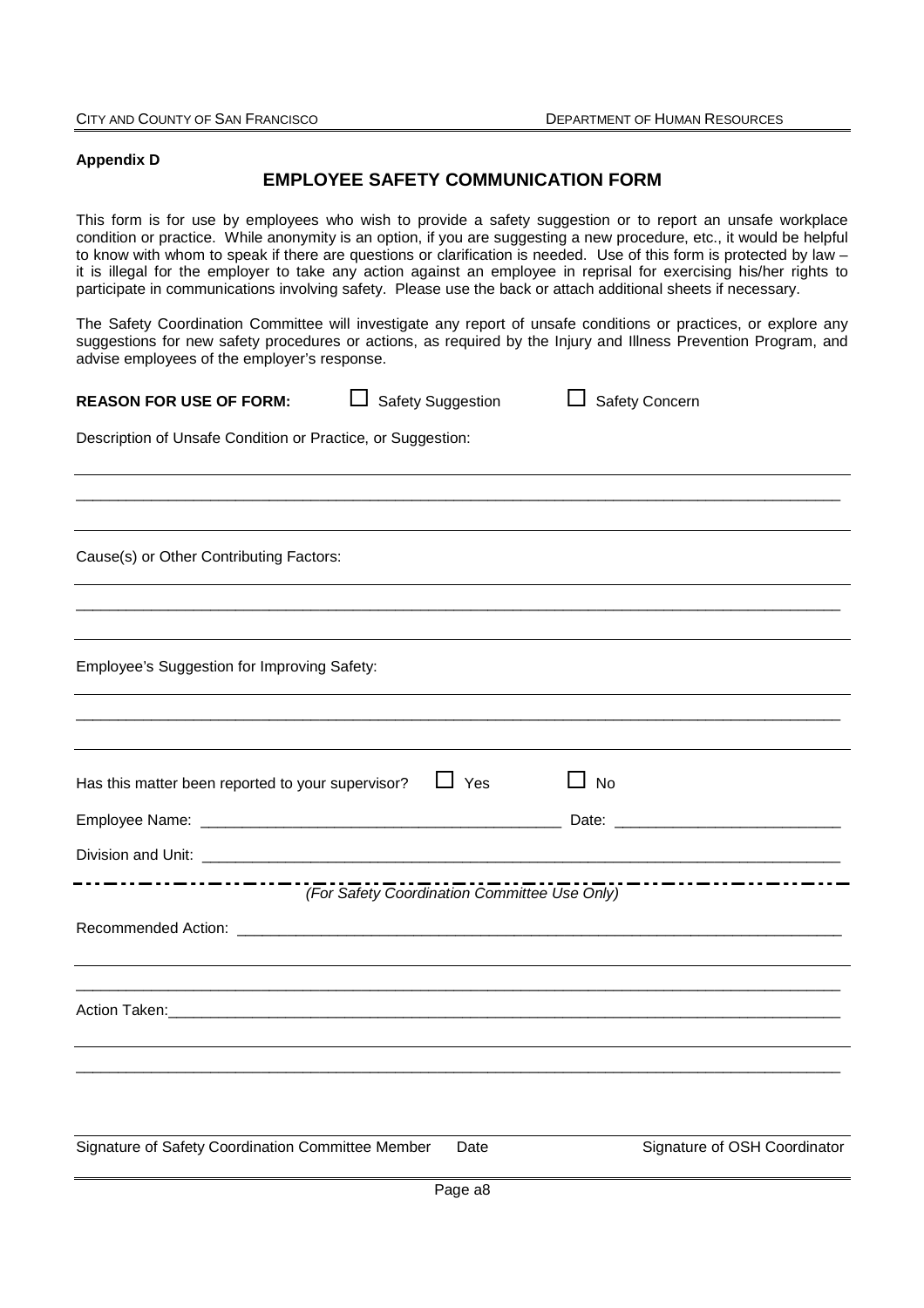#### **Appendix E**

#### **RECORD OF SAFETY TRAINING SESSION**

Safety Training must be documented in order to satisfy Cal/OSHA requirements as outlined in the Injury and Illness Prevention Plan. Documentation is maintained by the OSH Coordinator for the department. Training is delivered by the OSH Coordinator, the Safety Coordination Committee, or a designee who has expertise in the subject matter.

**TRAINING TOPIC: We are all that the contract of the contract of the contract of the contract of the contract of the contract of the contract of the contract of the contract of the contract of the contract of the contrac** 

**TRAINING DATE: \_\_\_\_\_\_\_\_\_\_\_\_\_\_\_\_\_\_\_\_\_\_\_\_\_\_ TRAINER: \_\_\_\_\_\_\_\_\_\_\_\_\_\_\_\_\_\_\_\_\_\_\_\_\_\_\_\_\_\_\_**

**ATTENDEES** (please **PRINT** your name, your division/unit, and your telephone number):

|                         | <b>NAME</b> | <b>DIVISION/UNIT</b> | <b>TELEPHONE</b> |
|-------------------------|-------------|----------------------|------------------|
| $\overline{1}$          |             |                      |                  |
| $\overline{2}$          |             |                      |                  |
| $\overline{3}$          |             |                      |                  |
| $\overline{\mathbf{4}}$ |             |                      |                  |
| $\overline{5}$          |             |                      |                  |
| 6                       |             |                      |                  |
| $\overline{7}$          |             |                      |                  |
| $\overline{8}$          |             |                      |                  |
| $\overline{9}$          |             |                      |                  |
| 10                      |             |                      |                  |
| 11                      |             |                      |                  |
| 12                      |             |                      |                  |
| 13                      |             |                      |                  |
| 14                      |             |                      |                  |
| $\overline{15}$         |             |                      |                  |
| 16                      |             |                      |                  |
| 17                      |             |                      |                  |
| 18                      |             |                      |                  |
| 19                      |             |                      |                  |
| $\overline{20}$         |             |                      |                  |

**COMMENTS BY TRAINER:**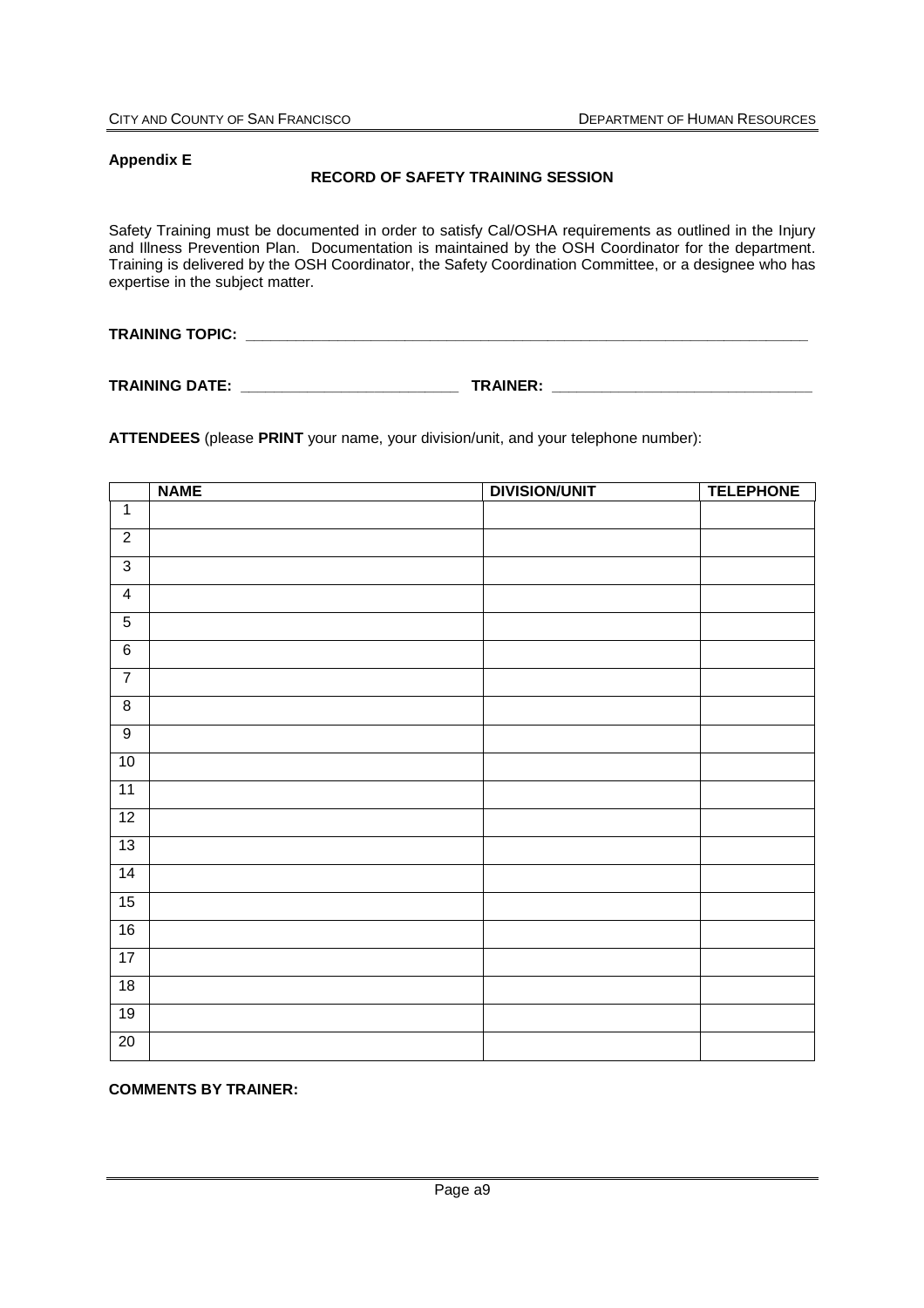### **Appendix F RECORD OF SAFETY COORDINATION COMMITTEE MEETING**

Safety Meetings must be documented in order to satisfy Cal/OSHA requirements as outlined in the Injury and Illness Prevention Plan. Documentation is maintained by the OSH Coordinator for the department. Meetings are delivered by the Safety Coordination Committee, either in response to a request from an employee or because the Safety Coordination Committee member determines that a meeting is necessary. These meetings are informal, casual, and may occur at any time. They usually will last from five to fifteen minutes.

**MEETING TOPIC: \_\_\_\_\_\_\_\_\_\_\_\_\_\_\_\_\_\_\_\_\_\_\_\_\_\_\_\_\_\_\_\_\_\_\_\_\_\_\_\_\_\_\_\_\_\_\_\_\_\_\_\_\_\_\_\_\_\_\_\_\_\_\_\_\_\_\_**

**MEETING DATE: \_\_\_\_\_\_\_\_\_\_\_\_\_\_\_\_SAFETY COMMITTEE MEMBER: \_\_\_\_\_\_\_\_\_\_\_\_\_\_\_\_\_\_\_\_\_\_\_**

**DIVISION/UNIT: \_\_\_\_\_\_\_\_\_\_\_\_\_\_\_\_\_\_\_\_\_\_\_\_\_\_\_\_\_\_\_\_\_\_\_\_\_\_\_\_\_\_\_\_\_\_\_\_\_\_\_\_\_\_\_\_\_\_\_\_\_\_\_\_\_\_\_\_\_**

**INDICATE EMPLOYEES WHO PARTICIPATED IN THE MEETING:**

|                | <b>NAME</b> |
|----------------|-------------|
| 1              |             |
| $\overline{2}$ |             |
| 3              |             |
| 4              |             |
| 5              |             |
| 6              |             |
| 7              |             |
| 8              |             |
| 9              |             |
| 10             |             |

**COMMENTS:**  $\blacksquare$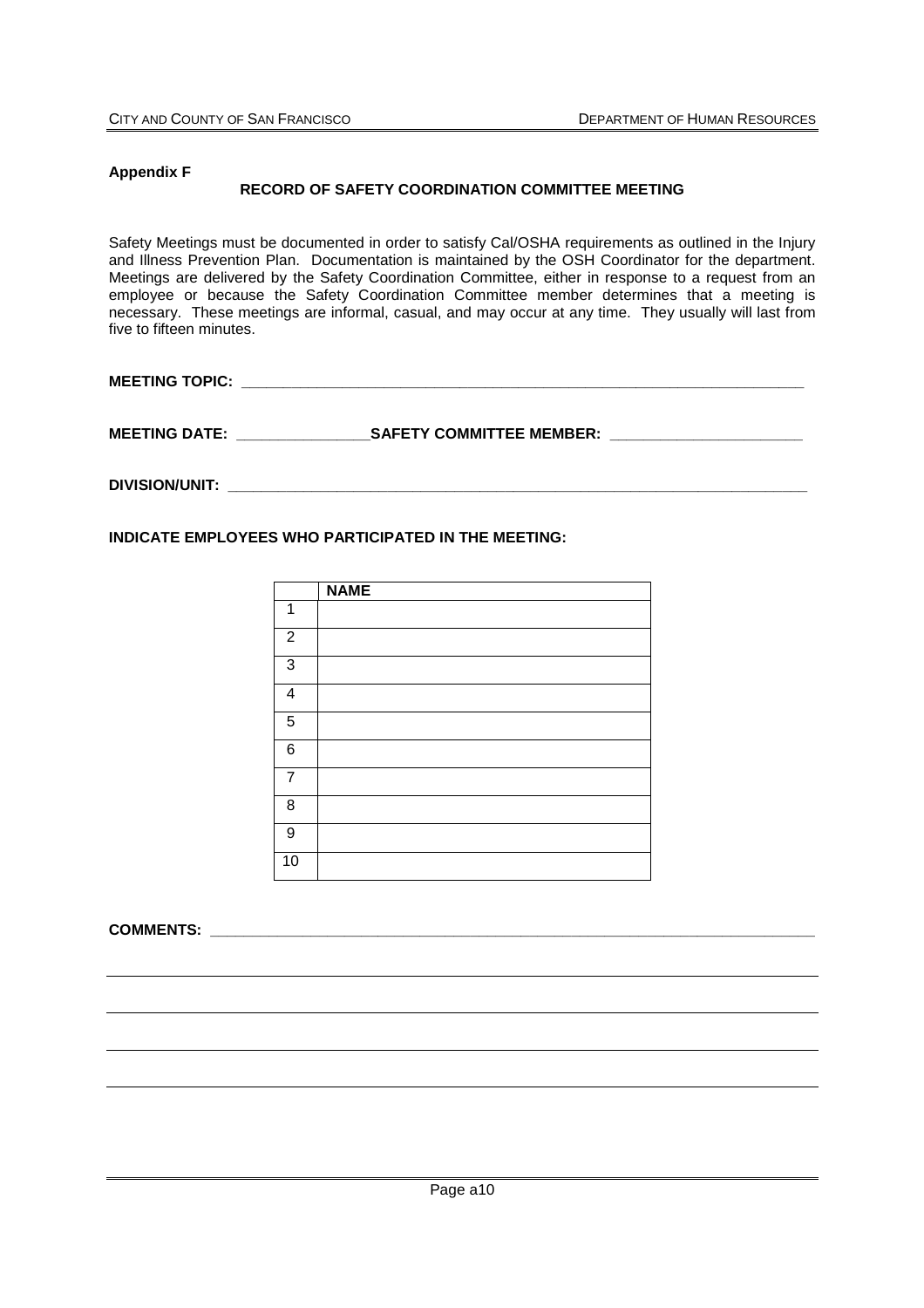## **INCIDENT INVESTIGATION REPORT**

*Instructions:* Supervisors must complete this form as soon as possible but no later than 24 hours after the incident. The accuracy of this report is essential for Workers' Compensation and OSHA reporting. The completed report must be submitted to the OSH Coordinator  $@$  1 S. Van Ness, 4<sup>th</sup> Floor.

### **NATURE OF INCIDENT**: Please check all that apply.

| Injury or Illness resulting in the need for medical treatment                                |                                               |  |  |  |  |  |
|----------------------------------------------------------------------------------------------|-----------------------------------------------|--|--|--|--|--|
| Injury or Illness not resulting in the need for medical treatment                            |                                               |  |  |  |  |  |
| Exposure not resulting in the need for medical treatment - for documentation only            |                                               |  |  |  |  |  |
| Near Miss with potential for injury or illness                                               |                                               |  |  |  |  |  |
| Property damage with no injury or illness                                                    |                                               |  |  |  |  |  |
| Fatality<br>Other - Please explain:                                                          |                                               |  |  |  |  |  |
|                                                                                              |                                               |  |  |  |  |  |
|                                                                                              | Today's Date: __________                      |  |  |  |  |  |
| Job Code Title: <u>www.community.com</u><br>Job Code: _______________                        |                                               |  |  |  |  |  |
|                                                                                              | Time employee began work: _______________     |  |  |  |  |  |
|                                                                                              |                                               |  |  |  |  |  |
| Date first reported: <u>_______________________</u>                                          | Time reported: <u>containing</u>              |  |  |  |  |  |
| Person reporting incident if other than injured employee:                                    |                                               |  |  |  |  |  |
| Was the incident on City & County property? $\vert \vert$ Yes                                | No                                            |  |  |  |  |  |
| Location of the incident (please be specific): _________________________________             |                                               |  |  |  |  |  |
| Name of witnesses (attach witness statements if applicable)                                  |                                               |  |  |  |  |  |
|                                                                                              |                                               |  |  |  |  |  |
| What specific activity was the employee performing when the incident occurred?               |                                               |  |  |  |  |  |
| Explain the incident in detail, (how it occurred, sequence of events, nature of the injury   |                                               |  |  |  |  |  |
|                                                                                              |                                               |  |  |  |  |  |
| Did the employee report an injury or illness?<br>Yes                                         | No                                            |  |  |  |  |  |
| Did the employee miss any work as a result of the injury or illness? $\vert \vert$ Yes<br>No |                                               |  |  |  |  |  |
| If yes, number of days missed: ____________                                                  | Date last worked:<br><u>Date</u> last worked: |  |  |  |  |  |
|                                                                                              |                                               |  |  |  |  |  |
|                                                                                              |                                               |  |  |  |  |  |

If the employee reported an injury or illness, please identify the nature of the injury or illness. (Check all that apply)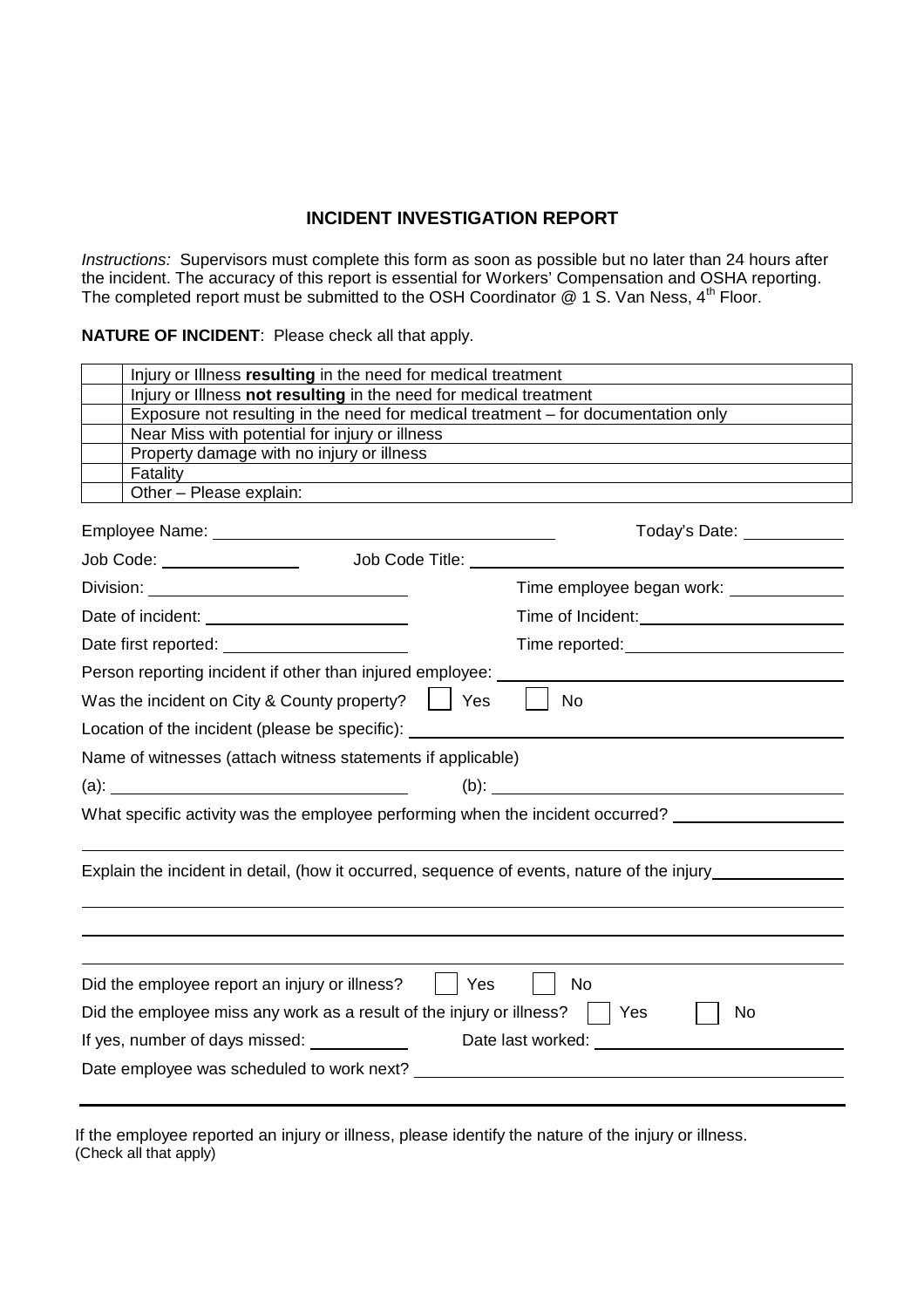| Abrasion, Scratch                                                       | Flashburn (eyes)                         |
|-------------------------------------------------------------------------|------------------------------------------|
| Amputation                                                              | Foreign Body (eye or other)              |
| Blow to Head                                                            | Foreign Body: other wound                |
| Broken Bones (including teeth)                                          | Heatstroke, Heat Exhaustion              |
| <b>Bruise</b>                                                           | Hernia, Rupture                          |
| $2^{nd}$<br>3 <sup>rd</sup><br>1 <sup>st</sup><br><b>Burn</b><br>degree | Multiple Injuries (describe in comments) |
| Cut, Puncture                                                           | <b>Respiratory Problems</b>              |
| <b>Electric Shock</b>                                                   | <b>Skin Rash</b>                         |
| <b>Exposure to Body Fluids</b>                                          | Sprain, Strain, Dislocation              |
| Eye Irritation                                                          | Other, (describe in comments)            |

Comments:

Please identify the part(s) of the body affected by the injury or illness. (Check all that apply)

| Head, not face, eyes, inner ear           | Ear(s) including hearing              |  |
|-------------------------------------------|---------------------------------------|--|
| Eyes                                      | Face, including nose, mouth, teeth    |  |
| <b>Neck</b>                               | Shoulder(s)                           |  |
| Upper Arm(s) including elbow              | Forearm(s) including wrist(s)         |  |
| Hand(s) or Finger(s)                      | Abdomen including internal organs     |  |
| Upper Back, muscles, spine, cord          | Lower Back, muscles, spine, cord      |  |
| Chest, including ribs and internal organs | Hips, including pelvis, buttocks, etc |  |
| Upper Leg(s) including knee(s)            | Lower Leg(s) including ankle(s)       |  |
| Foot and/or toe(s)                        | <b>Circulatory System</b>             |  |
| <b>Respiratory System</b>                 | Other, (describe in comments)         |  |

Comments: 2000 Comments: 2000 Comments: 2000 Comments: 2000 Comments: 2000 Comments: 2000 Comments: 2000 Comments: 2000 Comments: 2000 Comments: 2000 Comments: 2000 Comments: 2000 Comments: 2000 Comments: 2000 Comments: 20

| Was any third party (Non-City employee) responsible or involved in the incident? $\Box$ Yes | $\Box$ No |  |
|---------------------------------------------------------------------------------------------|-----------|--|
| If yes, please explain in detail                                                            |           |  |

Was an investigation of the incident conducted:  $\Box$  Yes  $\Box$  No \*

If yes, please identify any corrective actions taken to prevent recurrence of the incident due to the continued existence of the hazard, and those actions needed to fully resolve the hazard.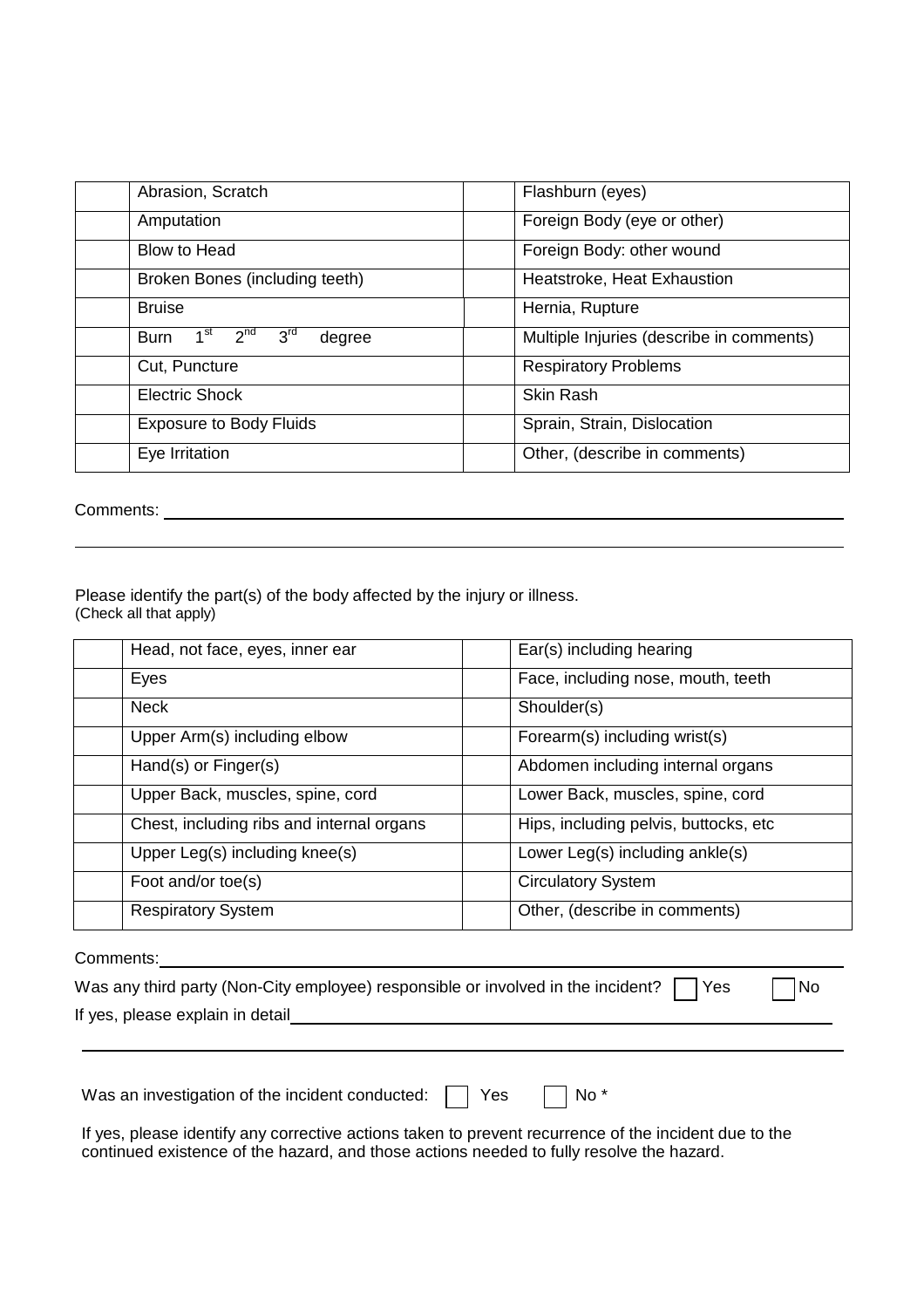| <b>Corrective Action</b> | Scheduled<br>Completion | Date<br>Completed |
|--------------------------|-------------------------|-------------------|
| 1.                       |                         |                   |
| 2.                       |                         |                   |
| 3.                       |                         |                   |
| 4.                       |                         |                   |
| 5.                       |                         |                   |

Additional Comments:

**Prepared by:**

\* Provide detailed comments regarding why an investigation was not conducted:

|                  |                       | Date: _______________________ |                                |
|------------------|-----------------------|-------------------------------|--------------------------------|
|                  | Signature: Signature: |                               | Phone: _______________________ |
|                  |                       |                               |                                |
| For DPO use only | Date received:        | Date to TPA:                  | Follow-up required:            |
| Comment:         |                       |                               |                                |
|                  |                       |                               |                                |
|                  |                       |                               |                                |
|                  |                       |                               |                                |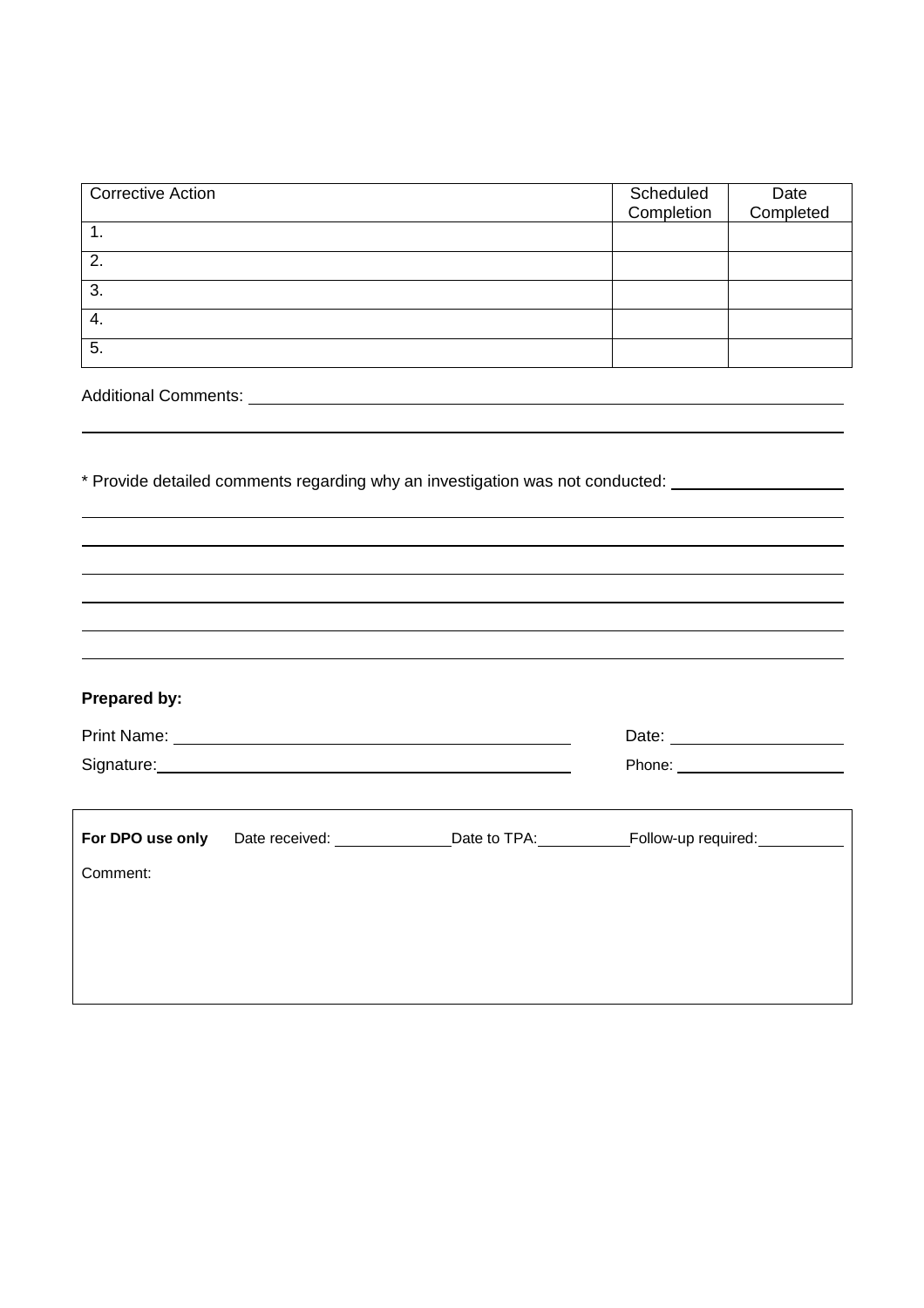#### **Appendix H**

#### **EMPLOYEE COMPLIANCE**

#### **I EXPECTATIONS**

- A. Each employee is required to go over the Safety Checklist as a part of new-employee orientation.
- B. Each employee is required to read and acknowledge that s/he has read, understood, and intends to comply with the Code of Safe Practices.
- C. Each employee is expected to utilize the Employee Safety Communication Form to suggest safety ideas or to report unsafe practices.

#### **II INCIDENT INVESTIGATION**

An incident is an occurrence that affects the safety and/or health of employees, or which prevents employees from performing their normal duties. When an incident occurs, the supervisor in the affected area will initiate an investigation.

- A. Supervisor will obtain reports from employee(s) and any witnesses to the incident.
- B. Supervisor will complete the incident report, following the guidelines for doing so, and forward it to the OSH Coordinator.
- C. Supervisor will forward a copy of the incident report to the Safety Coordination Committee.

#### **III DISCIPLINE**

- A. The OSH Coordinator is responsible for determining the level of discipline to be imposed on the employee(s), based upon the severity or frequency of the incident.
- B. The OSH Coordinator will meet with the employee(s) and the supervisor in order to determine level of culpability and appropriate discipline. Disciplinary action may be:
	- 1. Oral warning
	- 2. Written warning
	- 3. Suspension
	- 4. Termination
- C. In all cases, the incident report will be included in the employee's personnel file.
- D. In all cases, an incident requires retraining of the employee(s) involved in the area in which the incident occurred.

### **IV SAFETY COORDINATION COMMITTEE ACTION**

- A. Safety Coordination Committee will review all incident reports filed in order to:
	- 1. determine if changes in training are necessary;
	- 2. determine if changes in procedures are necessary;
	- 3. determine if changes in safety meetings are necessary.